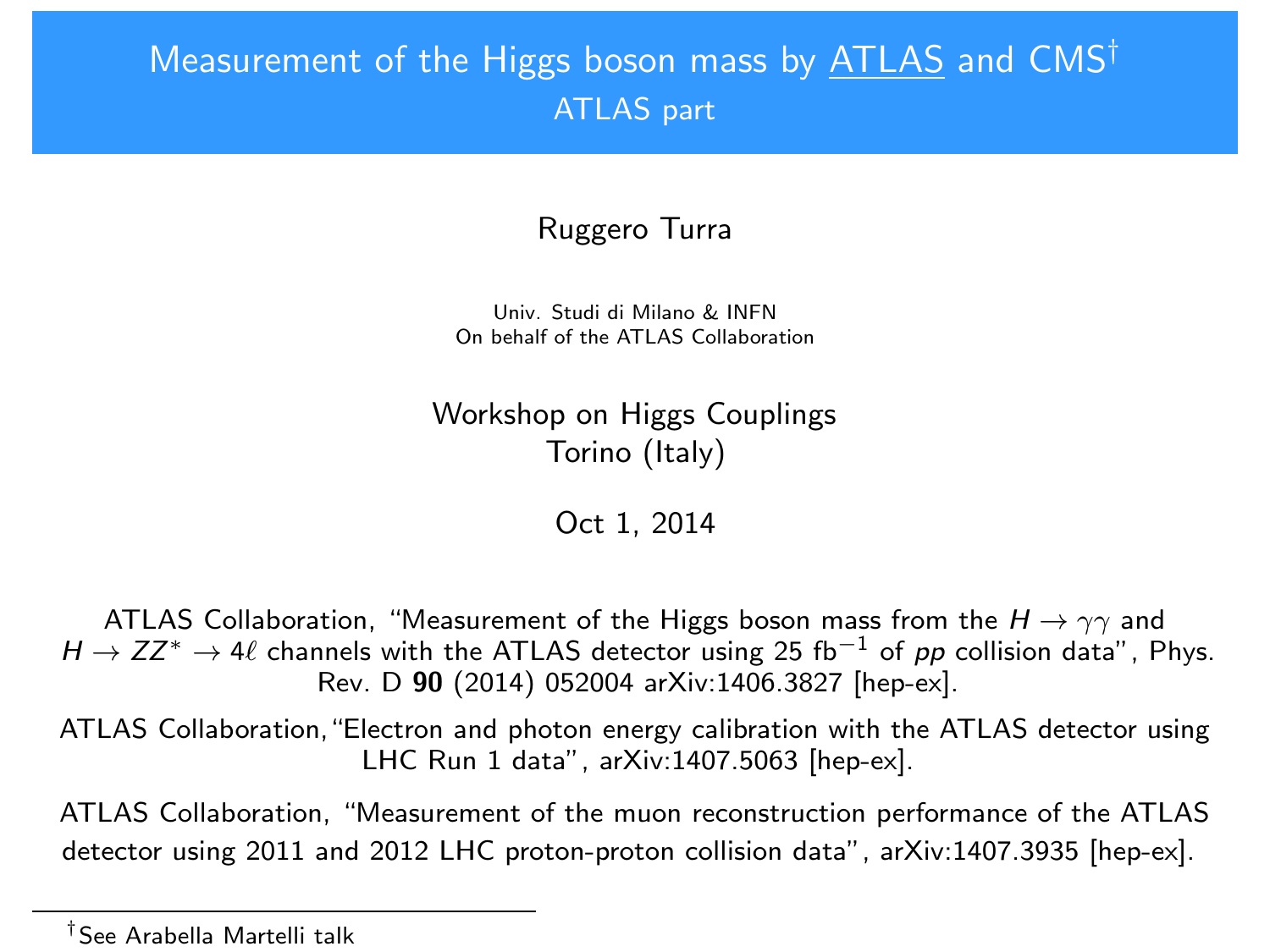### Introduction

Results are based on full LHC Run1 at  $\sqrt{s}=7$  and 8 TeV.

 $H \rightarrow \gamma \gamma$ :

- small branching ratio ( $\sim 10^{-3})$
- simple signature: two isolated photons with large transverse momentum
- **huge background:**  $\gamma\gamma$ ,  $\gamma i$ , *ii*, Drell-Yan.  $s/b \simeq 3.4\%$  in  $\pm \sigma_{eff,90}$

 $H \rightarrow YY$ y jet di-iet  $1$  10  $10^{2}$   $10^{3}$   $10^{4}$   $10^{5}$   $10^{6}$   $10^{7}$   $10^{8}$  $10^{-1}$ cross section [pb]

 $H \rightarrow ZZ \rightarrow 4\ell$ :

- very small branching ratio  $(\sim 10^{-4})$
- golden channel: very small backgrounds (diboson, Zj,  $t\bar{t}$ ):  $s/b \simeq 2$  (in 120-130 GeV)<br>
measurement dominated by  $4\mu$  channel<br>
possibility to apply Z mass constraint
- **n** measurement dominated by  $4\mu$  channel
- 

Mass measurement dominated by energy scale

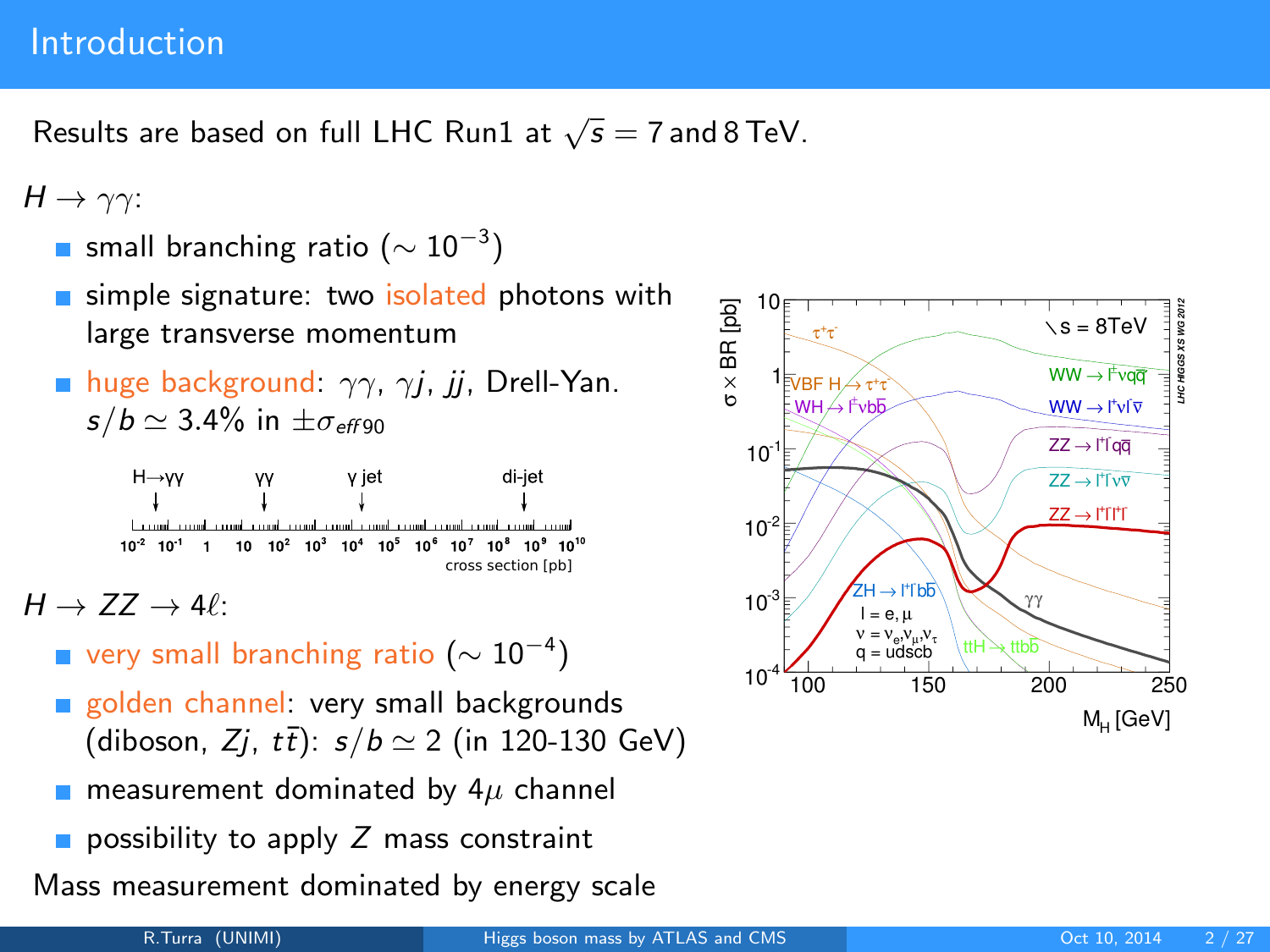### Introduction

Results are based on full LHC Run1 at  $\sqrt{s}=7$  and 8 TeV.

### $H \rightarrow \gamma \gamma$ :

- small branching ratio ( $\sim 10^{-3})$
- simple signature: two isolated photons with large transverse momentum
- **huge background:**  $\gamma\gamma$ ,  $\gamma j$ ,  $jj$ , Drell-Yan.  $s/b \simeq 3.4\%$  in  $\pm \sigma_{eff,90}$

 $H \rightarrow VV$ y jet di-jet  $10 \t10^2 \t10^3 \t10^4 \t10^5 \t10^6 \t10^7 \t10^8 \t10^9 \t10^{10}$  $10^{-2}$  $10^{-1}$  1 cross section [pb]

 $H \rightarrow ZZ \rightarrow 4\ell$ 

- very small branching ratio  $(\sim 10^{-4})$
- golden channel: very small backgrounds (diboson,  $Zj$ ,  $t\bar{t}$ ):  $s/b \simeq 2$  (in 120-130 GeV)
- measurement dominated by  $4\mu$  channel
- possibility to apply  $Z$  mass constraint

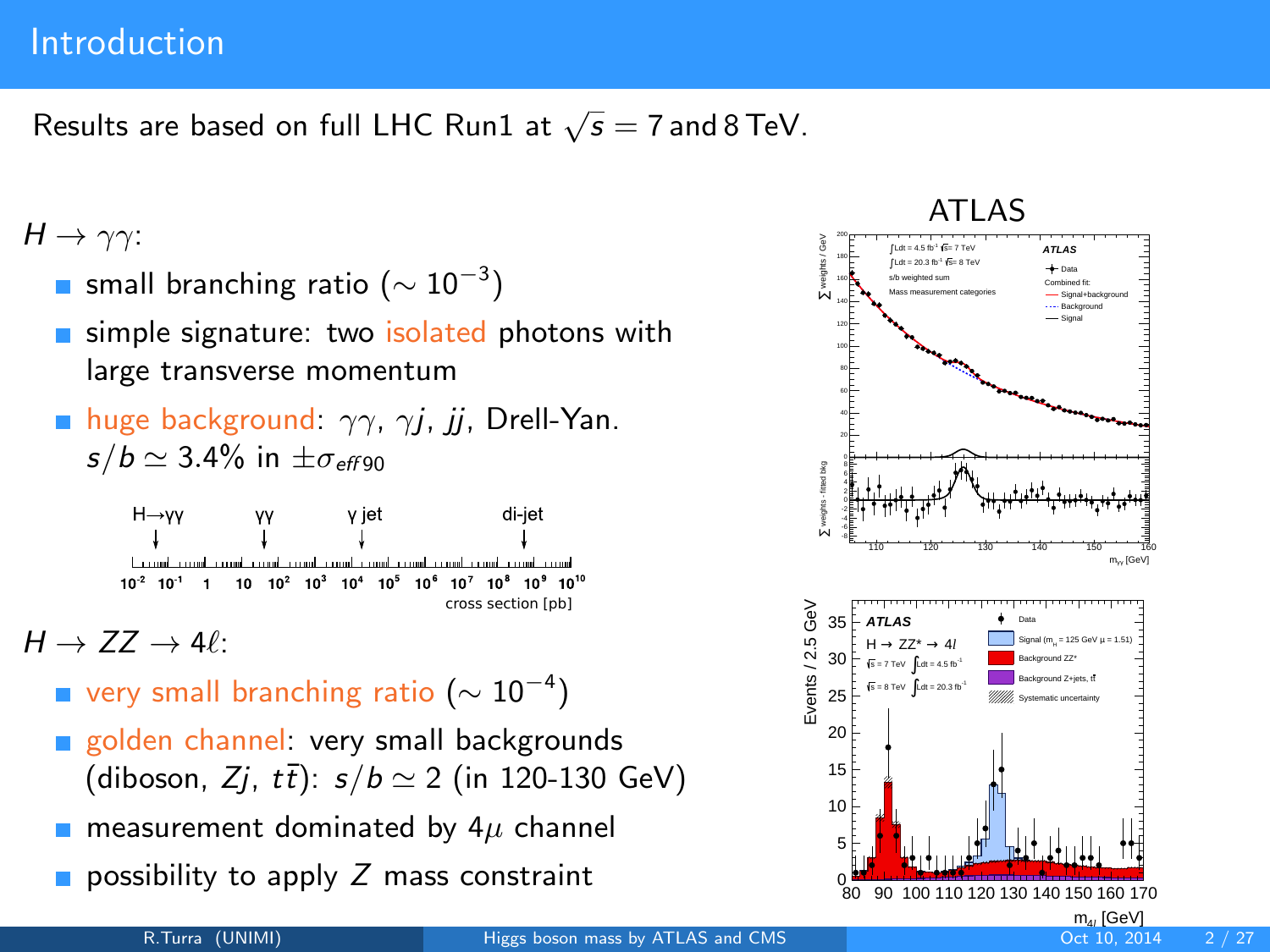### Introduction

Results are based on full LHC Run1 at  $\sqrt{s}=7$  and 8 TeV.

### $H \rightarrow \gamma \gamma$ :

- small branching ratio ( $\sim 10^{-3})$
- simple signature: two isolated photons with large transverse momentum
- **huge background:**  $\gamma\gamma$ ,  $\gamma j$ ,  $jj$ , Drell-Yan.  $s/b \simeq 3.4\%$  in  $\pm \sigma_{eff,90}$

 $H \rightarrow VV$ y jet di-jet  $10^{-2}$  $10^{-1}$  1  $10 \t10^2 \t10^3 \t10^4 \t10^5 \t10^6$  $10^7$   $10^8$   $10^9$   $10^{10}$ cross section [pb]

 $H \rightarrow ZZ \rightarrow 4\ell$ :

- very small branching ratio  $(\sim 10^{-4})$
- golden channel: very small backgrounds (diboson,  $Zj$ ,  $t\bar{t}$ ):  $s/b \simeq 2$  (in 120-130 GeV)
- measurement dominated by  $4\mu$  channel
- possibility to apply  $Z$  mass constraint

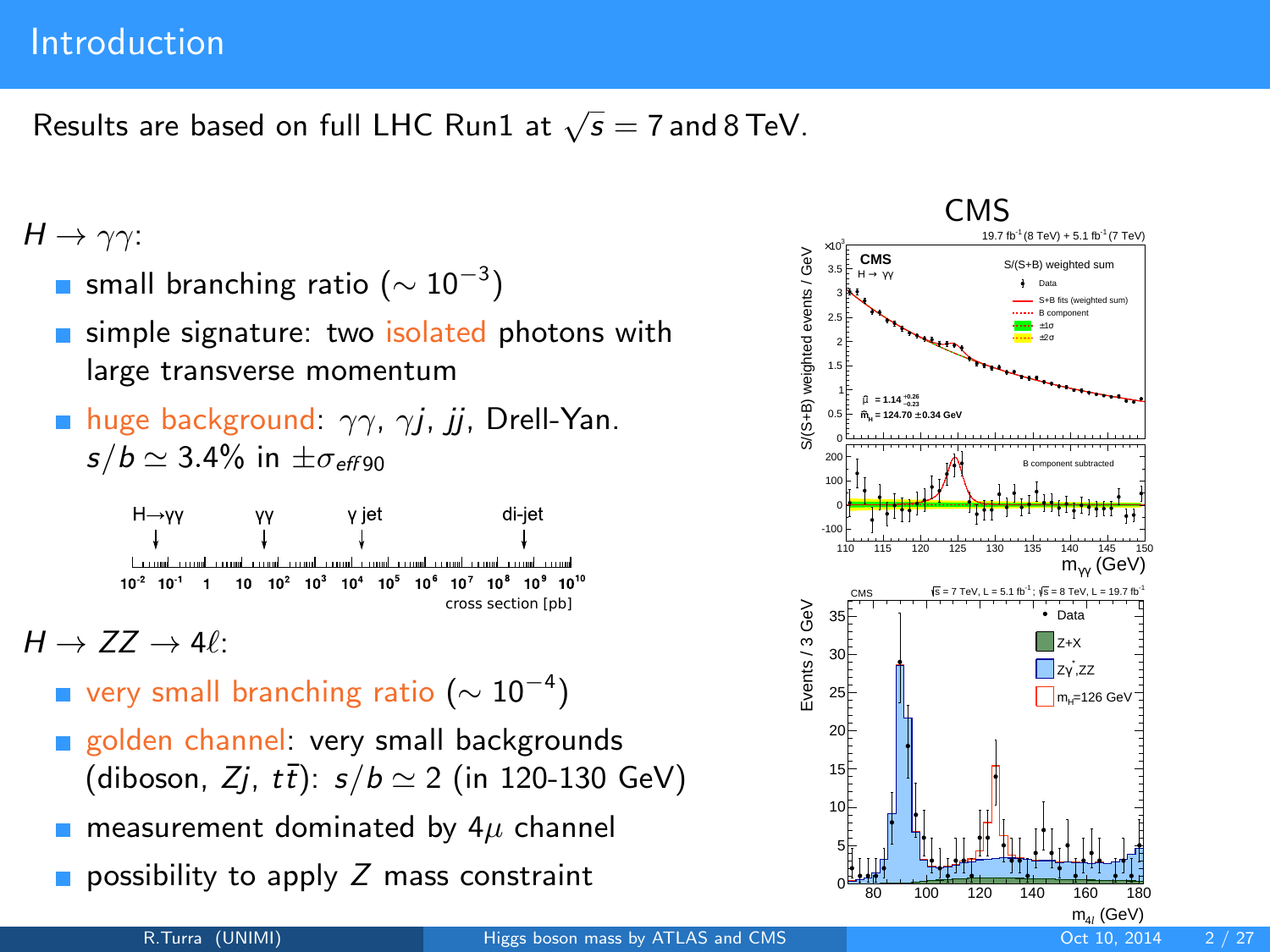- p<sub>T</sub> is measured by Inner Detector (ID) ( $|\eta| < 2.5$ ) and MS Spectrometer (MS)  $(0.1 < |\eta| < 2.7)$ .
- **p**  $p_T$ -scale corrected comparing simulation and data  $J/\psi/Z \rightarrow \mu\mu$
- combining ID and MS, systematics on  $p<sub>T</sub>$ -scale 0.04% (barrel)  $\div$  0.2% ( $|\eta| > 2$ ) new inclusion of  $J/\psi$  allows for a significant reduction in the  $H \to 4\ell p_T$ -region



 $p<sub>T</sub>$ -dependent smearing correction to match resolution in data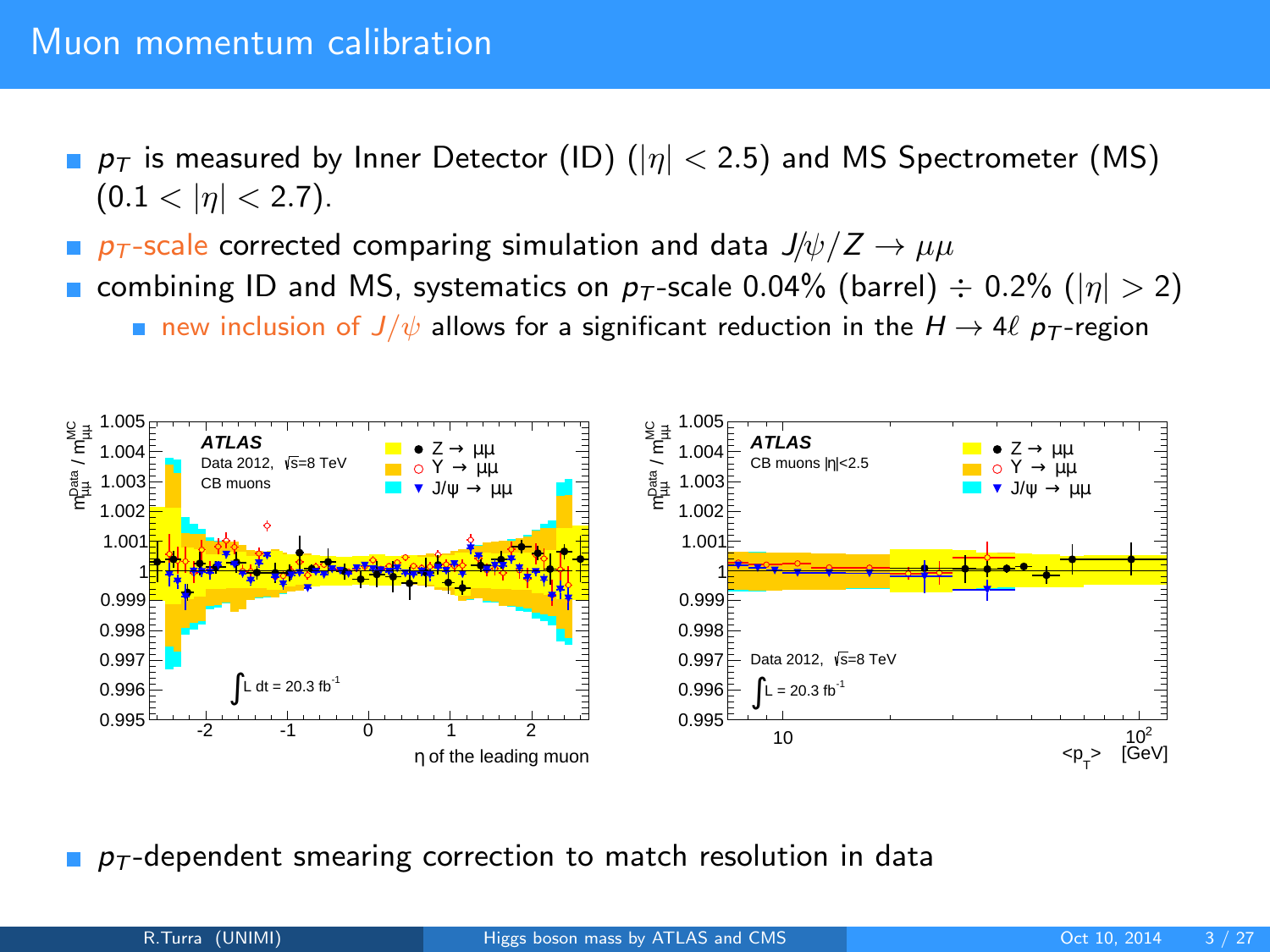## $e/\gamma$  energy calibration

- **Energy collected in rectangular fixed-size cluster of calorimetric cells** 
	- **Larger window for converted photons**



- $(2+3)$  Very detailed data-driven corrections on the cluster energy (HV, deformation effects, gain, presampler,  $E_1/E_2$  correction) using  $Z \rightarrow ee$ ,  $Z \rightarrow \mu\mu$ , photons
- **(4) New MVA MC-based calibration using as input: position, shower depth,** presampler, radius of conversion

 $\blacksquare$  different calibration for electron / converted / unconverted photons

- (5) scale factors and smearing comparing  $Z \rightarrow ee$  data/MC: as a function of  $|\eta|$ 
	- applied both on electrons and photons
- **■** E-p combination used for low  $p<sub>T</sub>$  electrons:  $H \rightarrow 4e/2\mu$ 2e/2e2 $\mu$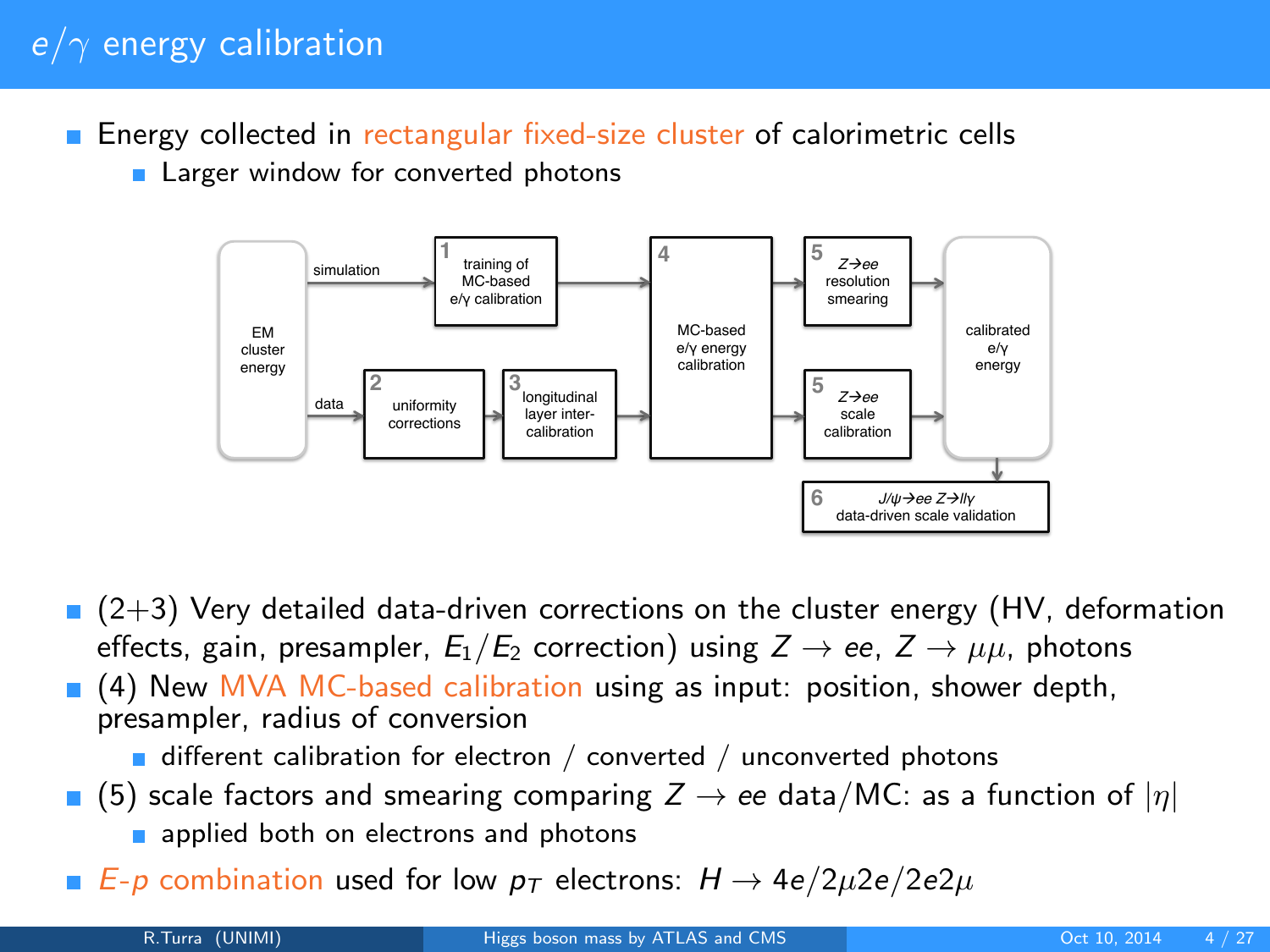Residual scale factors extracted also as function of  $p<sub>T</sub>$  to check linearity no additional systematics needed

- Residual scale factors extracted from  $Z \rightarrow \mathbb{I}\gamma$  (limited by statistics)
	- no additional systematics needed

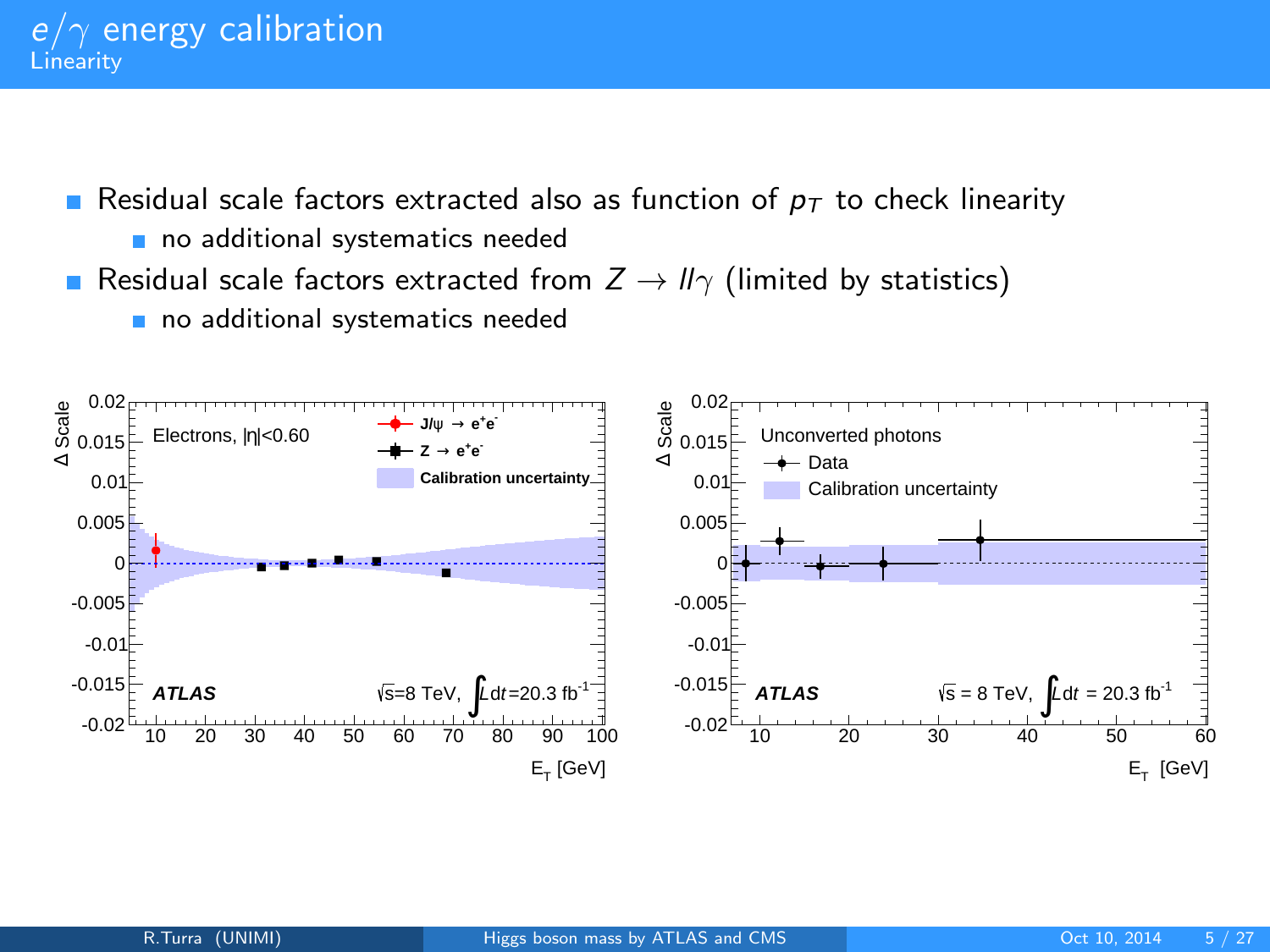# $H \rightarrow \gamma\gamma$

- Two isolated high-energy photons with  $p_{T_{1,2}} / m_{\gamma\gamma} > 0.35, 0.25$
- Good diphoton purity after cuts:  $\simeq 75\%$
- Vertex position using calorimetric pointing: z-vertex resolution 15 mm
- NN to select primary vertex:  $93\%$  efficiency within  $\pm 15$  mm (plot for 0.3 mm)
- 10 categories detector-based using conversion status /  $\eta$  /  $p_{\text{Tt}}$ , based on resolution and  $s/b$ .

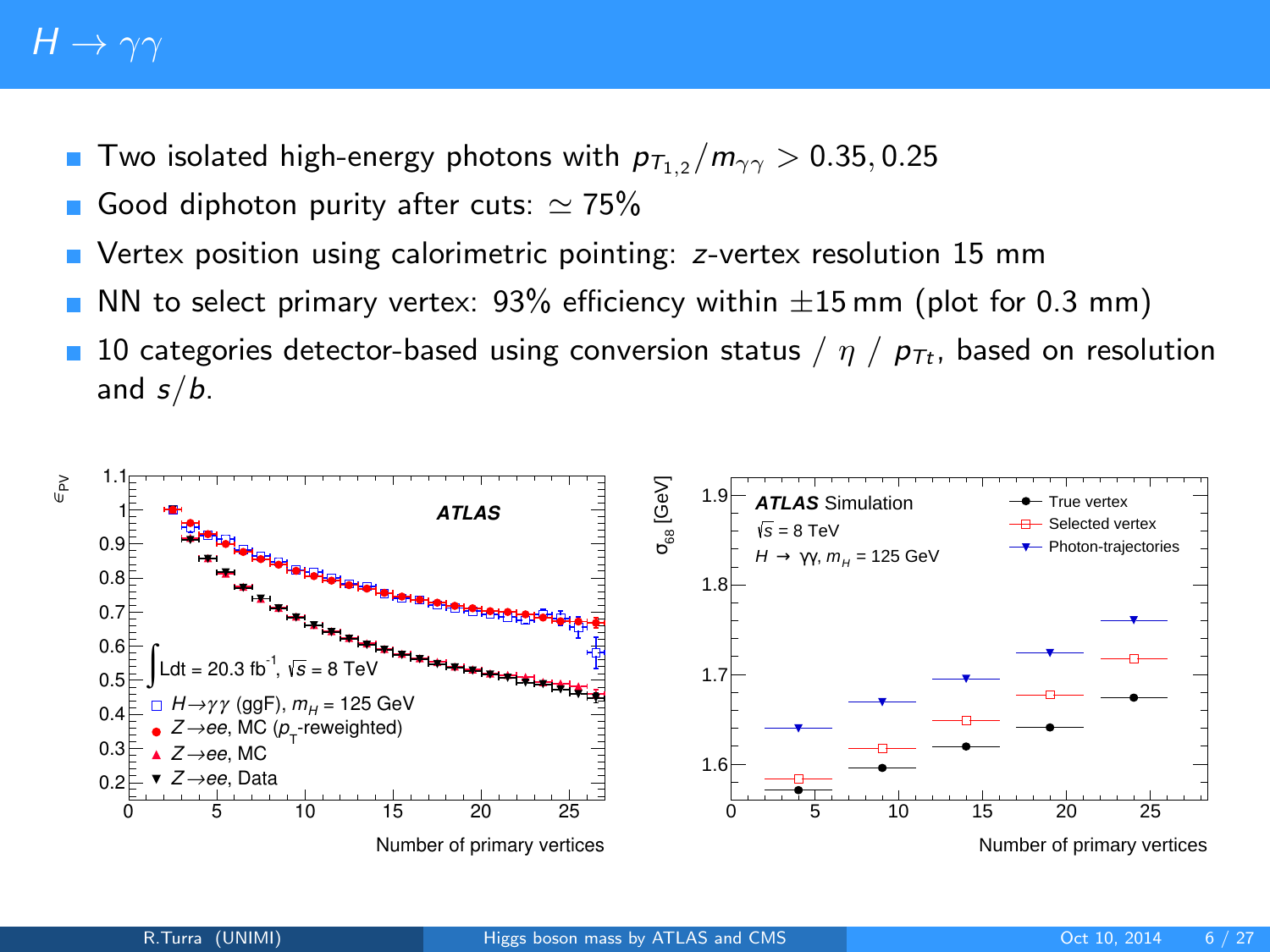Signal:

- **from simulation: Gaussian + Crystal Ball**
- resolution  $\simeq$  1.7 GeV

Background:

- fitted on data using a predefined function (e.g. exponential,  $\ldots$ )
- $\blacksquare$  functional form selected minizing the spurious signal
- **s** spurious signal evaluated with  $s+b$  fit on a very high stat background MC

Systematic from the background:

- Systematic on  $m_H$  estimated in a similar way using a S+B fit on the same background  $MC + injected$  Asimov signal.
- Taking the maximum difference between injected and fitted  $m_H$  in [119, 135] GeV used as systematic (pessimistic procedure):  $0.05\% \div 0.2\%$

 $m_H$  estimated with a maximum profiled likelihood fit, with systematics implemented as nuisance parameters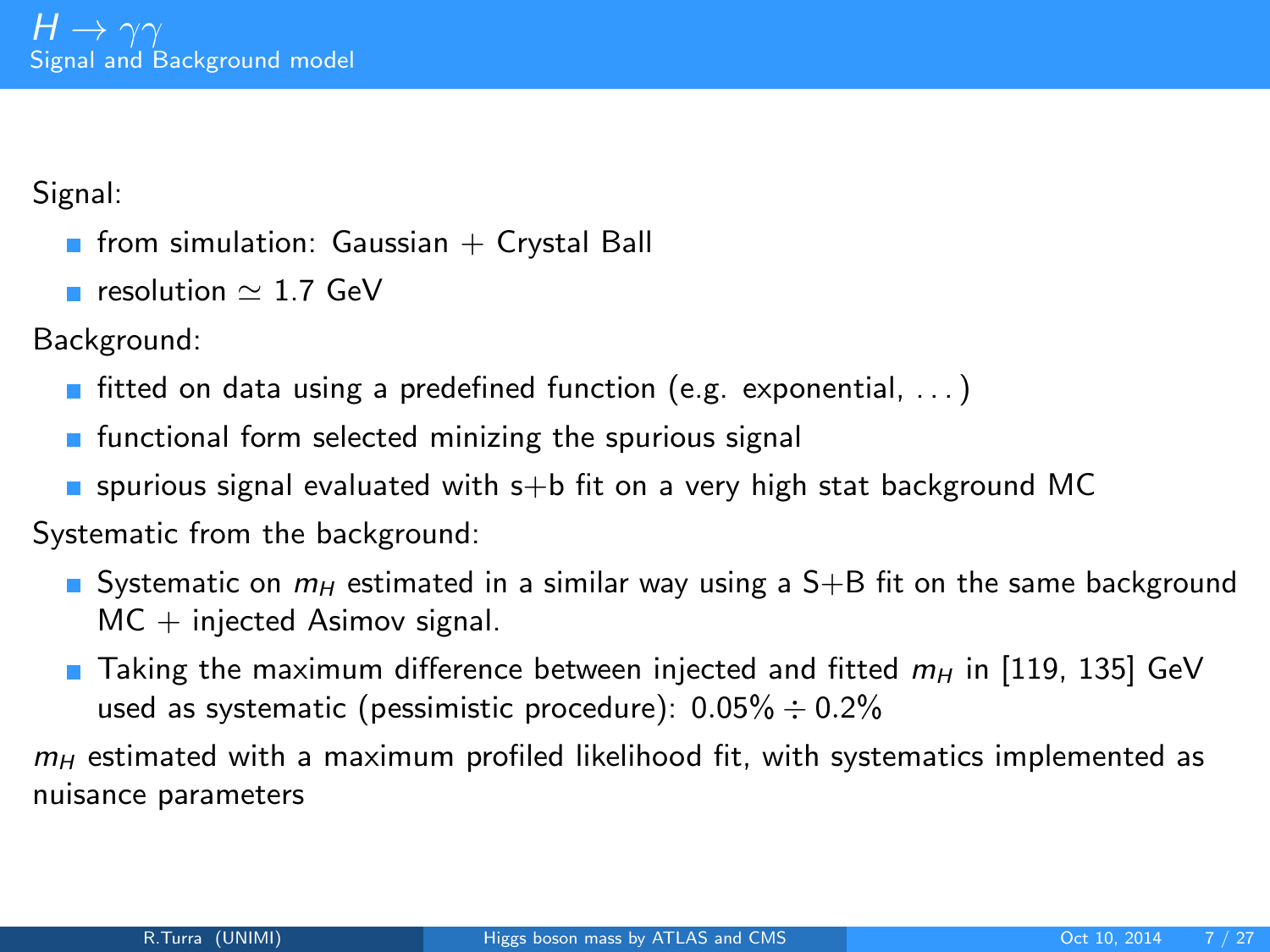$$
m_H = 125.98 \pm 0.42 \text{(stat)} \pm 0.28 \text{(sys)} \text{ GeV}
$$
  
previous  $m_H = 126.8 \pm 0.2 \text{(stat)} \pm 0.7 \text{(sys)} \text{ GeV}$ 

Systematics dominated by energy scale, reduced by a factor 2.5

- m most important: Lar cell non-linearity, material, lateral shower shape photon/electron differences
- mass resolution uncertainty:  $9 16\%$ , negligible impact

|                                    | Unconverted         |                      |                     |                      |            | Converted           |                      |                       |                      |            |
|------------------------------------|---------------------|----------------------|---------------------|----------------------|------------|---------------------|----------------------|-----------------------|----------------------|------------|
|                                    |                     | Central              | Rest                |                      | Transition | Central             |                      | Rest                  |                      | Transition |
| Class                              | $low p_{\text{TL}}$ | high $p_{\text{Tt}}$ | $low p_{\text{Tt}}$ | high $p_{\text{Tt}}$ |            | $low p_{\text{Tr}}$ | high $p_{\text{Tt}}$ | $low$ $p_{\text{Tt}}$ | high $p_{\text{Tt}}$ |            |
| $Z \rightarrow e^+e^-$ calibration | 0.02                | 0.03                 | 0.04                | 0.04                 | 0.11       | 0.02                | 0.02                 | 0.05                  | 0.05                 | 0.11       |
| LAr cell nonlinearity              | 0.12                | 0.19                 | 0.09                | 0.16                 | 0.39       | 0.09                | 0.19                 | 0.06                  | 0.14                 | 0.29       |
| Laver calibration                  | 0.13                | 0.16                 | 0.11                | 0.13                 | 0.13       | 0.07                | 0.10                 | 0.05                  | 0.07                 | 0.07       |
| ID material                        | 0.06                | 0.06                 | 0.08                | 0.08                 | 0.10       | 0.05                | 0.05                 | 0.06                  | 0.06                 | 0.06       |
| Other material                     | 0.07                | 0.08                 | 0.14                | 0.15                 | 0.35       | 0.04                | 0.04                 | 0.07                  | 0.08                 | 0.20       |
| Conversion reconstruction          | 0.02                | 0.02                 | 0.03                | 0.03                 | 0.05       | 0.03                | 0.02                 | 0.05                  | 0.04                 | 0.06       |
| Lateral shower shape               | 0.04                | 0.04                 | 0.07                | 0.07                 | 0.06       | 0.09                | 0.09                 | 0.18                  | 0.19                 | 0.16       |
| Background modeling                | 0.10                | 0.06                 | 0.05                | 0.11                 | 0.16       | 0.13                | 0.06                 | 0.14                  | 0.18                 | 0.20       |
| Vertex measurement                 | 0.03                |                      |                     |                      |            |                     |                      |                       |                      |            |
| Total                              | 0.23                | 0.28                 | 0.24                | 0.30                 | 0.59       | 0.21                | 0.25                 | 0.27                  | 0.33                 | 0.47       |

Statistical error compatible with expectations: 0.35 GeV for  $\mu = 1.3$  (0.45 GeV for  $\mu = 1$ ). Previous:  $\mu = 1.6$ , expected stat. erro 0.33 GeV.

- **F** Fraction of pseudo-experiments with a statistical error larger than the one observed in data is 16%
- **Compatibility between different categories (using conversion status / number of** primary vertexes / detector region): deviation  $< 1.5\sigma$
- Expected shift on the mass due to the new calibration

R.Turra (UNIMI) [Higgs boson mass by ATLAS and CMS](#page-0-0) Oct 10, 2014 8/27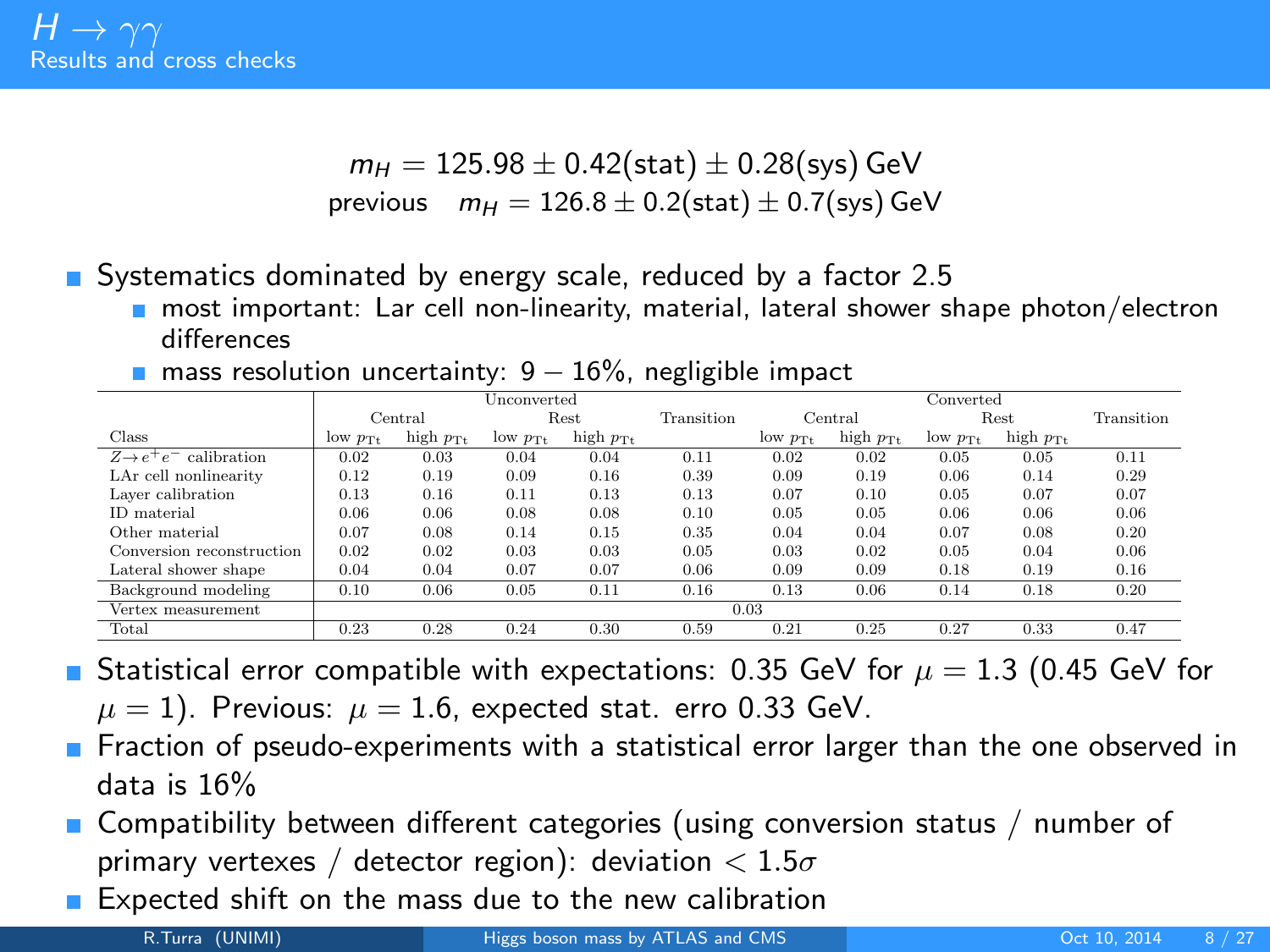- electron (muon)  $p_T > (6)7$  GeV
- **four categories:** 4e,  $2\mu$ 2e,  $2e2\mu$ ,  $4\mu$
- **New neural network for electron identification**
- $E/p$  combination for electron  $p<sub>T</sub> < 30$  GeV: improvement resolution 4% (4e, 2 $\mu$ 2e)
- New multivariate discriminant for  $ZZ^*$  background
- collinear (and non-collinear) FSR photon recovery: correction 4 (1)  $\%$
- Z mass constraint on the leading pair: 15% resolution improvement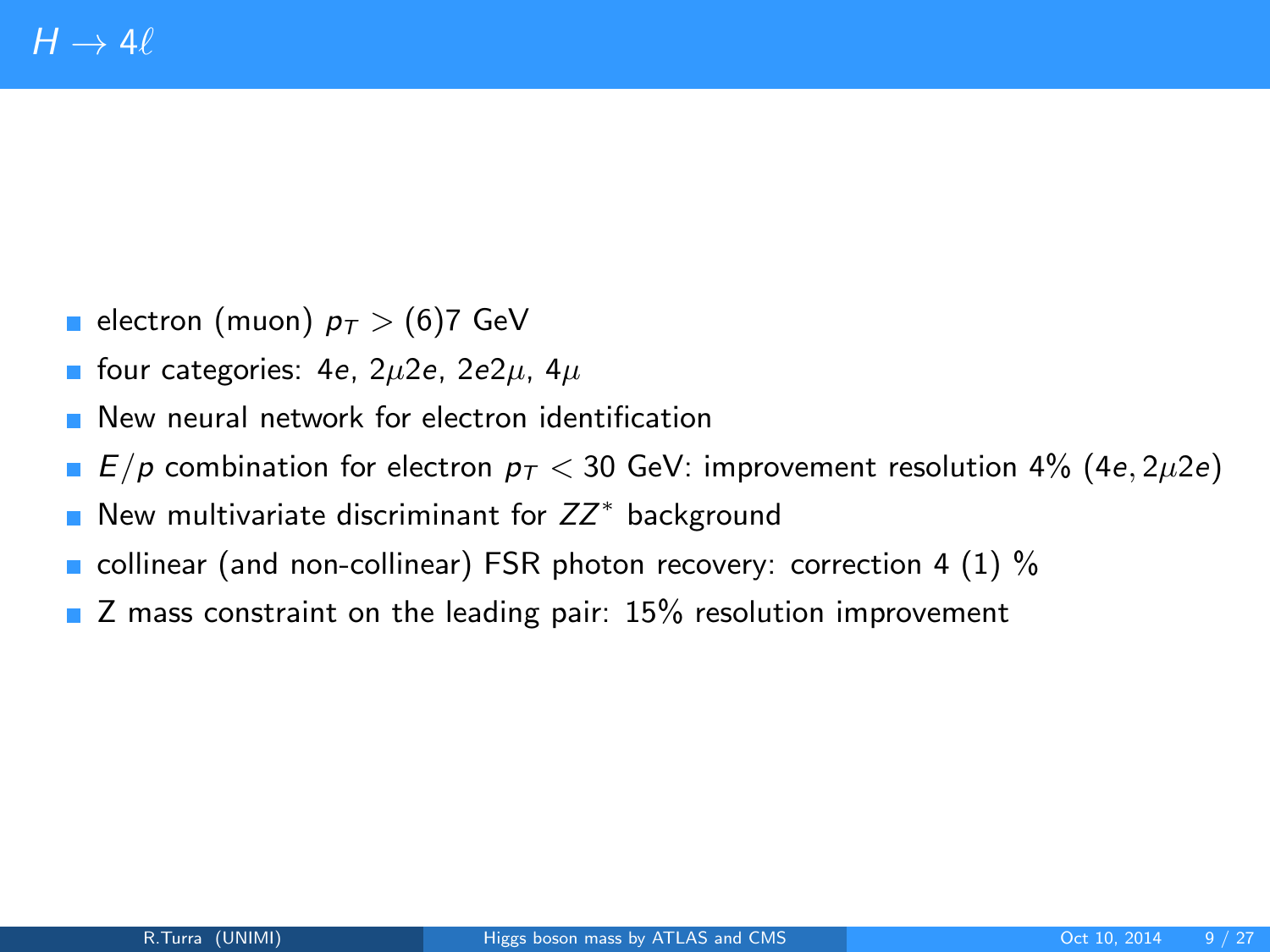Background estimation:

- ZZ from simulation
- other data-driven

Signal:

- **Example 1** simulation smoothed with kernel density estimation
- resolution (gaussian core): 1.6 GeV (4 $\mu$ ), 1.7 GeV (2 $\mu$ 2e), 2.2 GeV (4e)

Model:

- 2D model of  $m_{4\ell}$  and BDT<sub>ZZ</sub>
- $BDT_{ZZ}$  trained to discriminate between ZZ and signal (based on matrix element-based kinematic discriminant)

cross check with:

- model using only  $m_{4\ell}$
- analysis using per-event-error (and no Z mass constraint)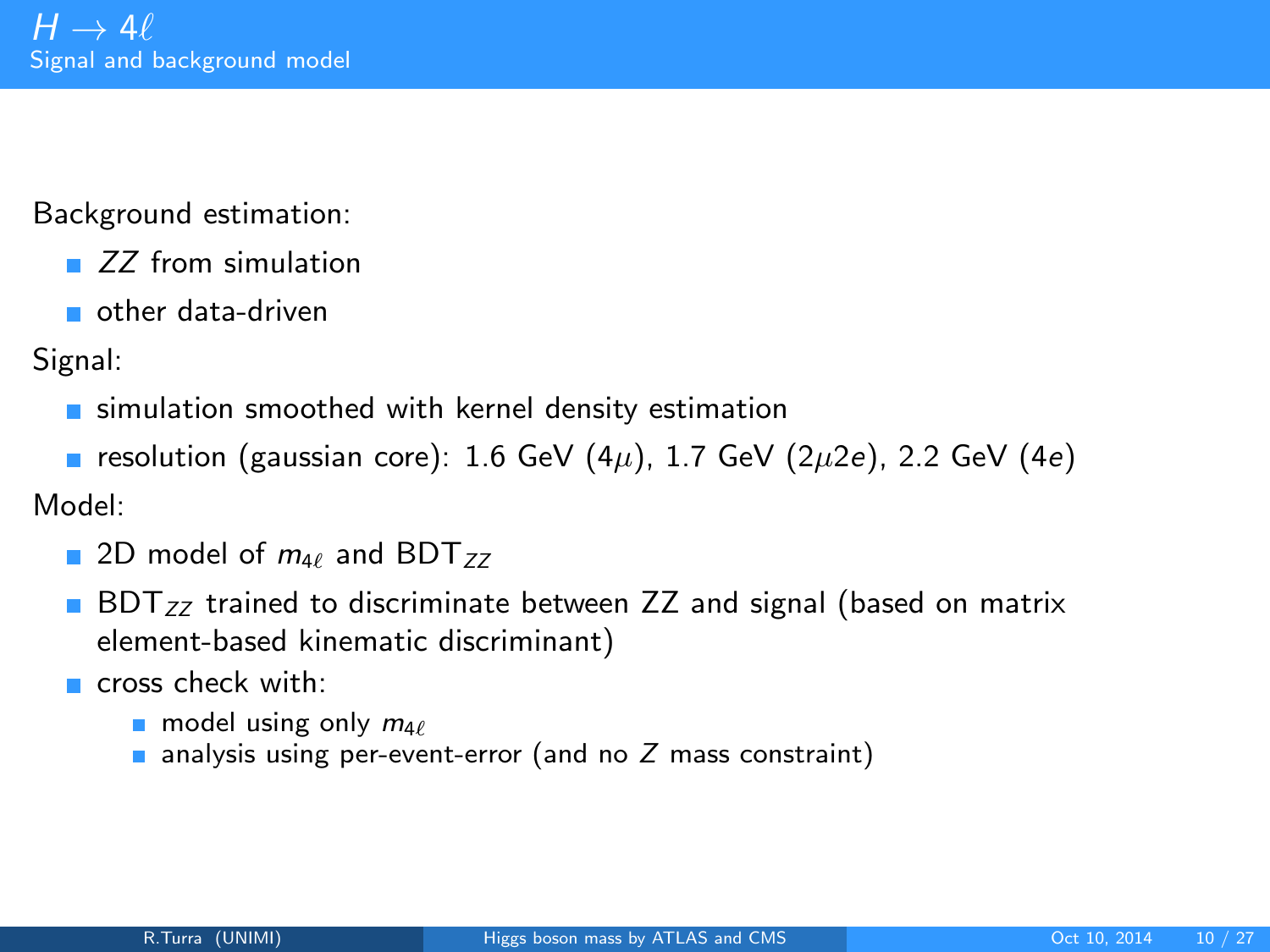$$
m_H = 124.51 \pm 0.52 \text{(stat)} \pm 0.06 \text{(sys)} \text{ GeV}
$$
  
previous  $m_H = 124.3^{+0.6}_{-0.5} \text{(stat)} ^{+0.5}_{-0.3} \text{ GeV}$ 

- 8% improvement with respect to simple 1D fit (only  $m_{4\ell}$  mass)
- good compatibility between categories ( $< 2\sigma$ )
- 26.5 event expected, 37 observed
- similar systematics from muon and electron scale:  $\pm 0.03\%$  both

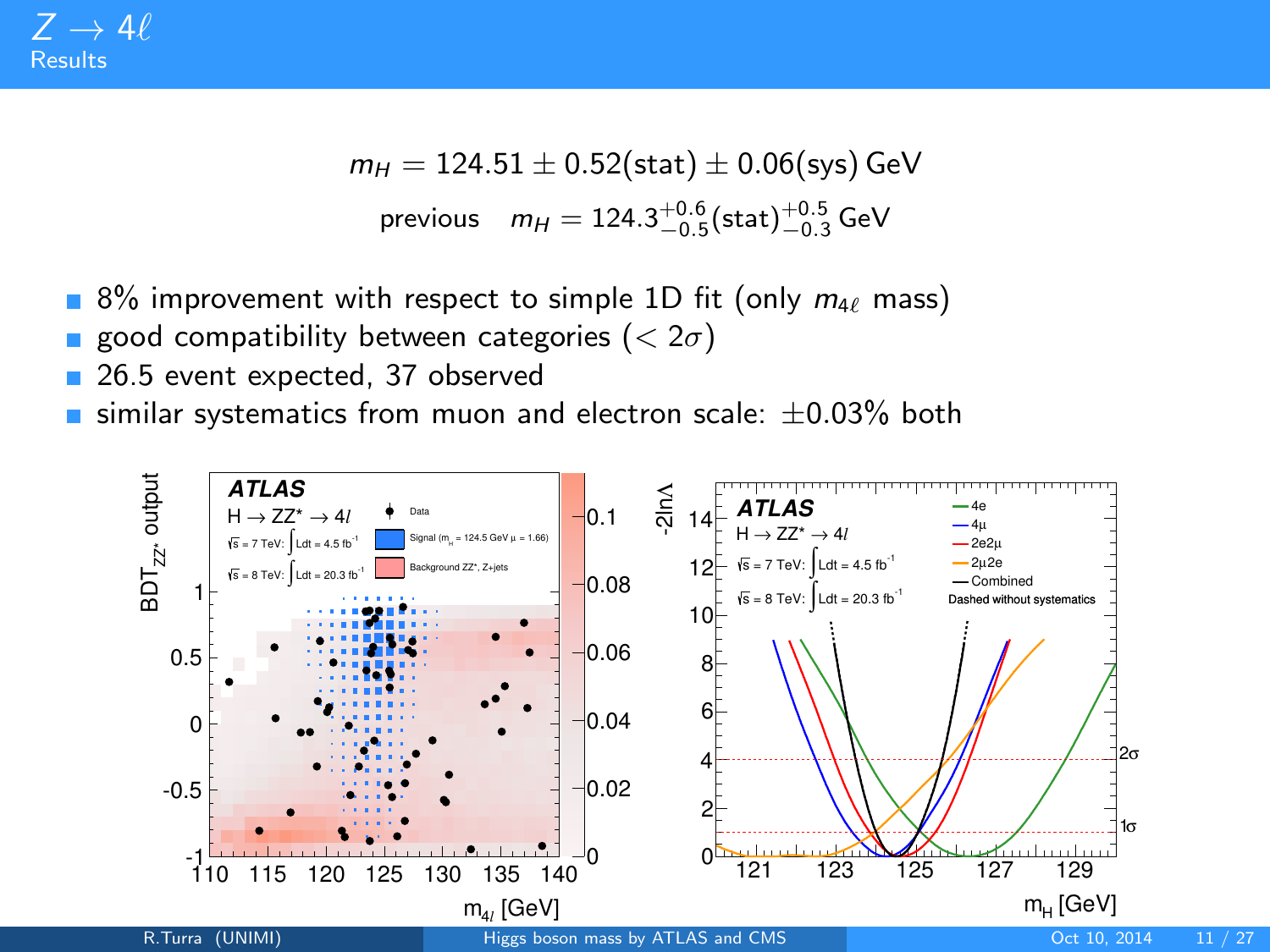$$
m_{H} = 125.36 \pm 0.37 \text{(stat)} \pm 0.18 \text{(sys)} \text{ GeV}
$$
\n
$$
\text{previous} \quad m_{H} = 125.49 \pm 0.24 \text{(stat)}^{+0.50}_{-0.58} \text{(sys)} \text{ GeV}
$$

- Systematics reduced by a factor 3
- $\mu_{4\ell}$  and  $\mu_{\gamma\gamma}$  as independent nuisance parameters
- e/ $\gamma$  energy scale fully correlated
- Compatibility between channels 2.0 $\sigma$  (p-value = 4.8%) with free  $\mu_{4\ell}$  and  $\mu_{\gamma\gamma}$
- Compatibility 1.6 $\sigma$  forcing  $\mu_{4\ell} = \mu_{\gamma\gamma} = 1$

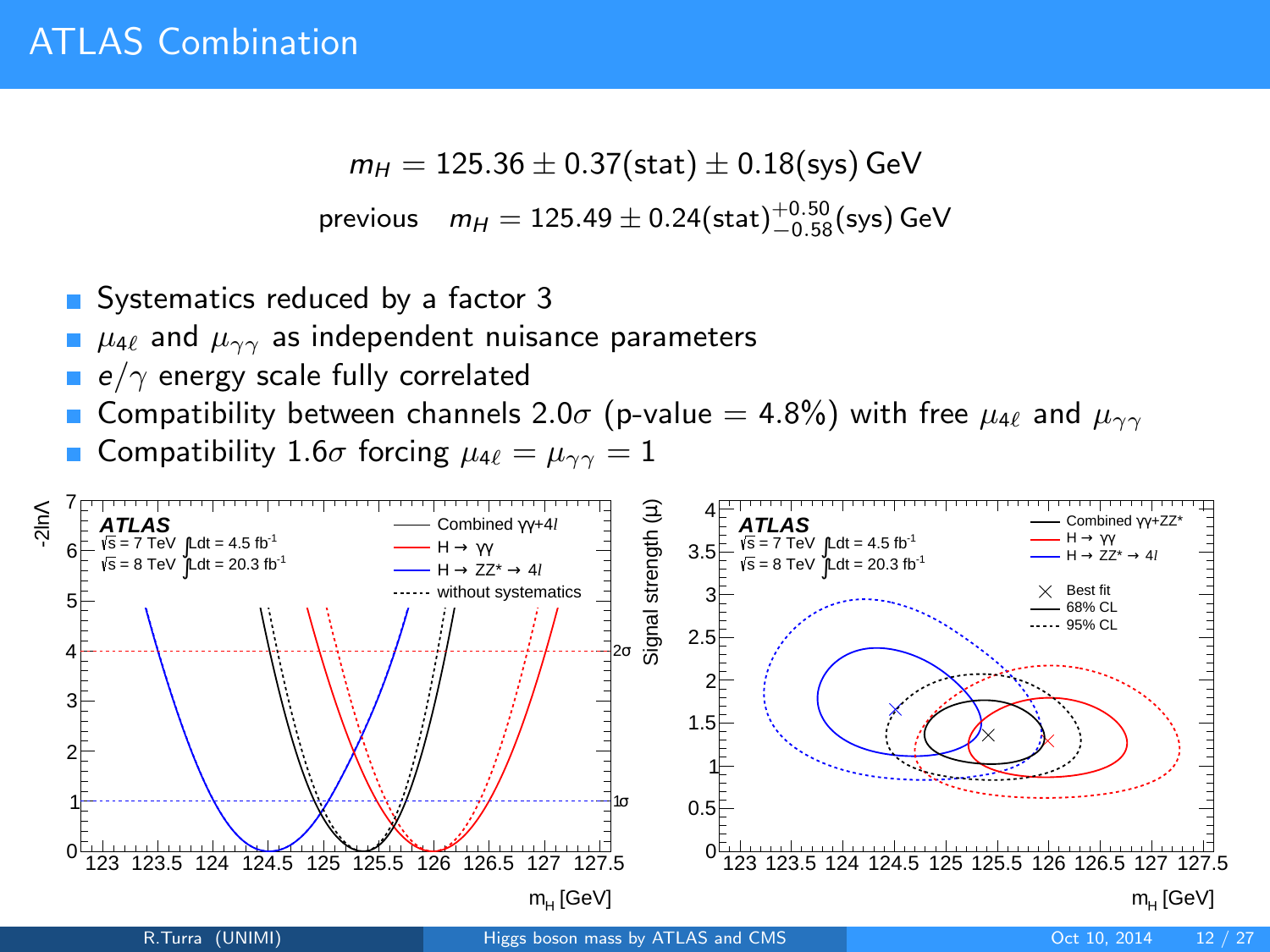# <span id="page-14-0"></span>Section 1

**[Backup](#page-14-0)**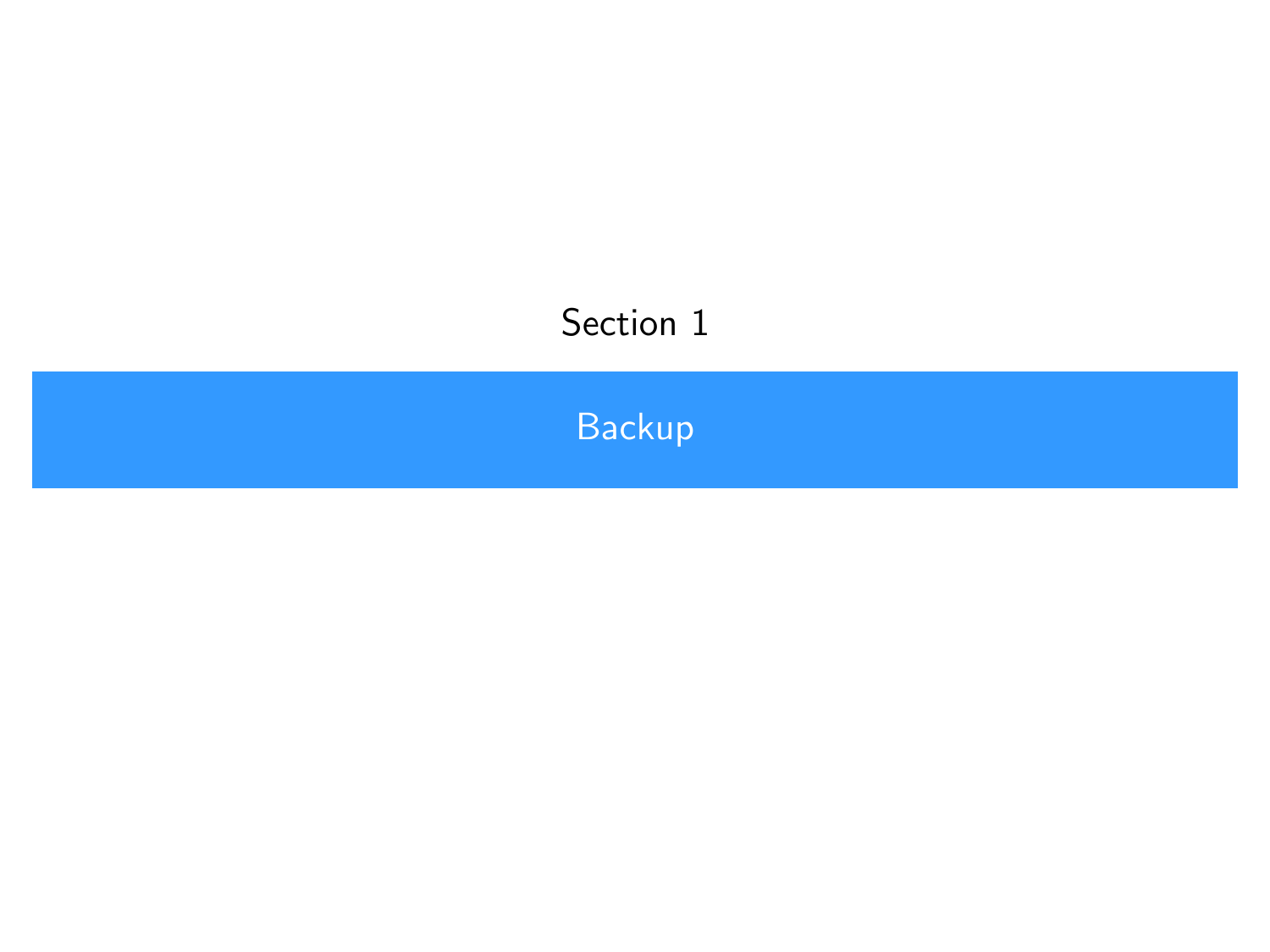- Energy collected in rectangular cluster of calorimetric cells
	- **Larger window for converted photons**
- Cell energy calibration from periodic electronic calibration run.
	- Stability of calorimeter response versus time:  $< 0.05\%$
- **residual correction for non-nominal HV (few sectors of the calorimeter) using** azimuthal profiles of  $Z \rightarrow ee$
- similar correction for few sectors in the presampler
- gravity-induced widening of the inter-module gaps in the barrel

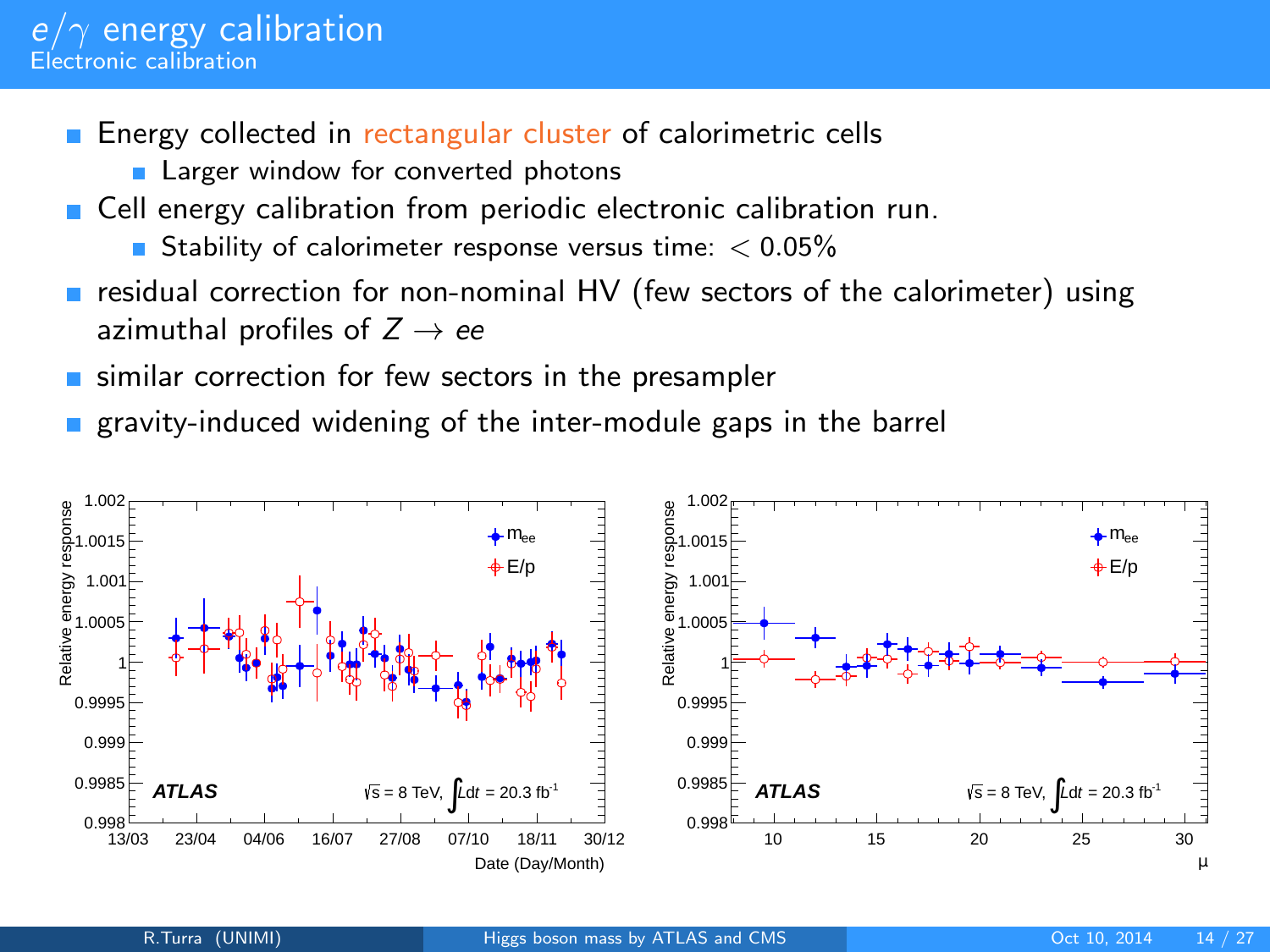- Energy collected in rectangular cluster of calorimetric cells
	- **Larger window for converted photons**
- Cell energy calibration from periodic electronic calibration run.
	- Stability of calorimeter response versus time:  $< 0.05\%$
- $\blacksquare$  residual correction for non-nominal HV (few sectors of the calorimeter) using azimuthal profiles of  $Z \rightarrow ee$
- similar correction for few sectors in the presampler
- gravity-induced widening of the inter-module gaps in the barrel

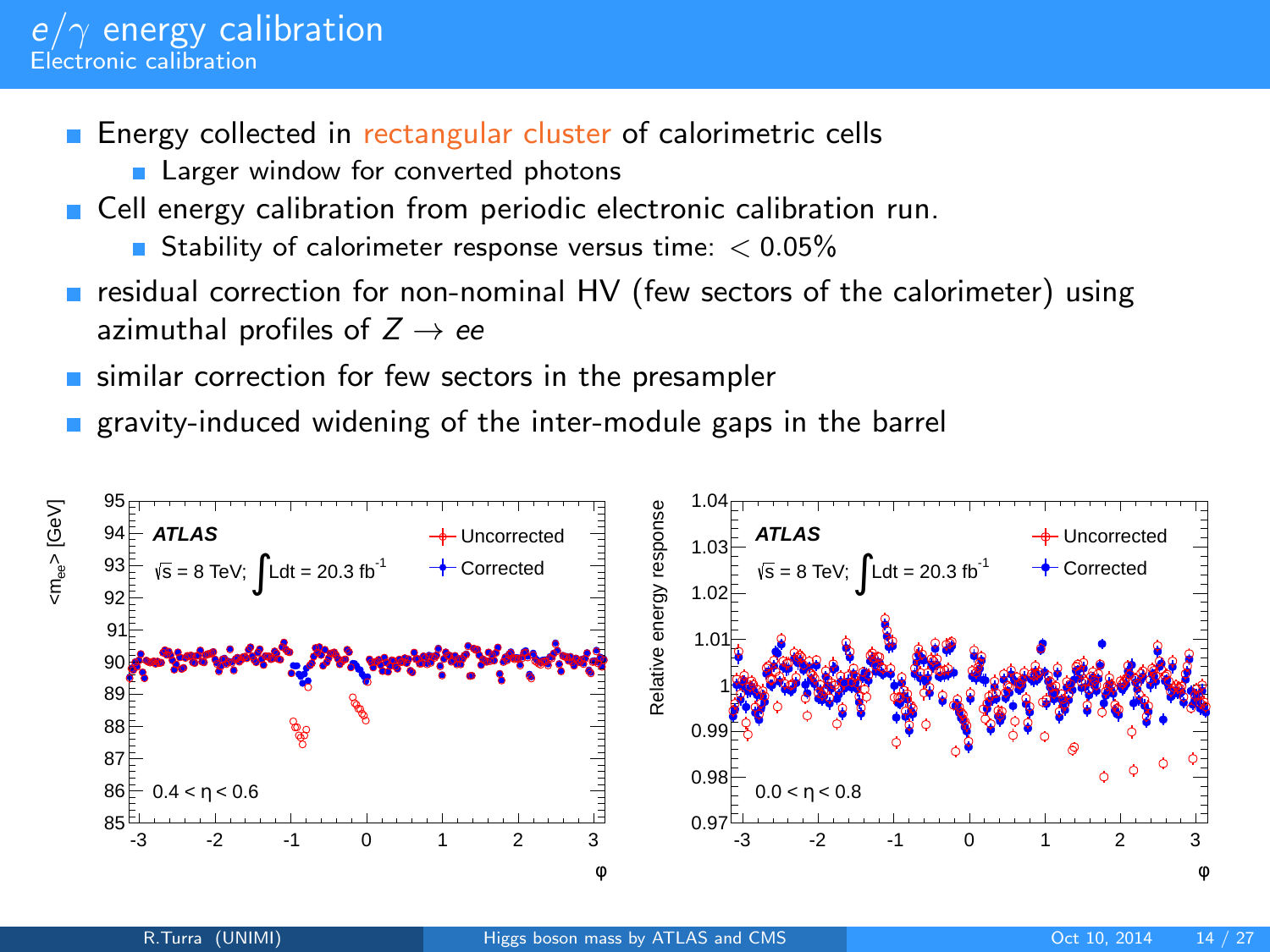#### $e/\gamma$  energy calibration Gain

- One of the most important systematics for  $H \to \gamma\gamma$
- Most electrons from  $Z \rightarrow ee$  (used to derive the calibration) are in high-gain
- 1/3 of the photons from  $H \rightarrow \gamma\gamma$  have at least one cell in medium-gain
- comparing electrons with all cells in HG with electrons with electron with at least 1 MG cell
- non-negligible difference, correction applied

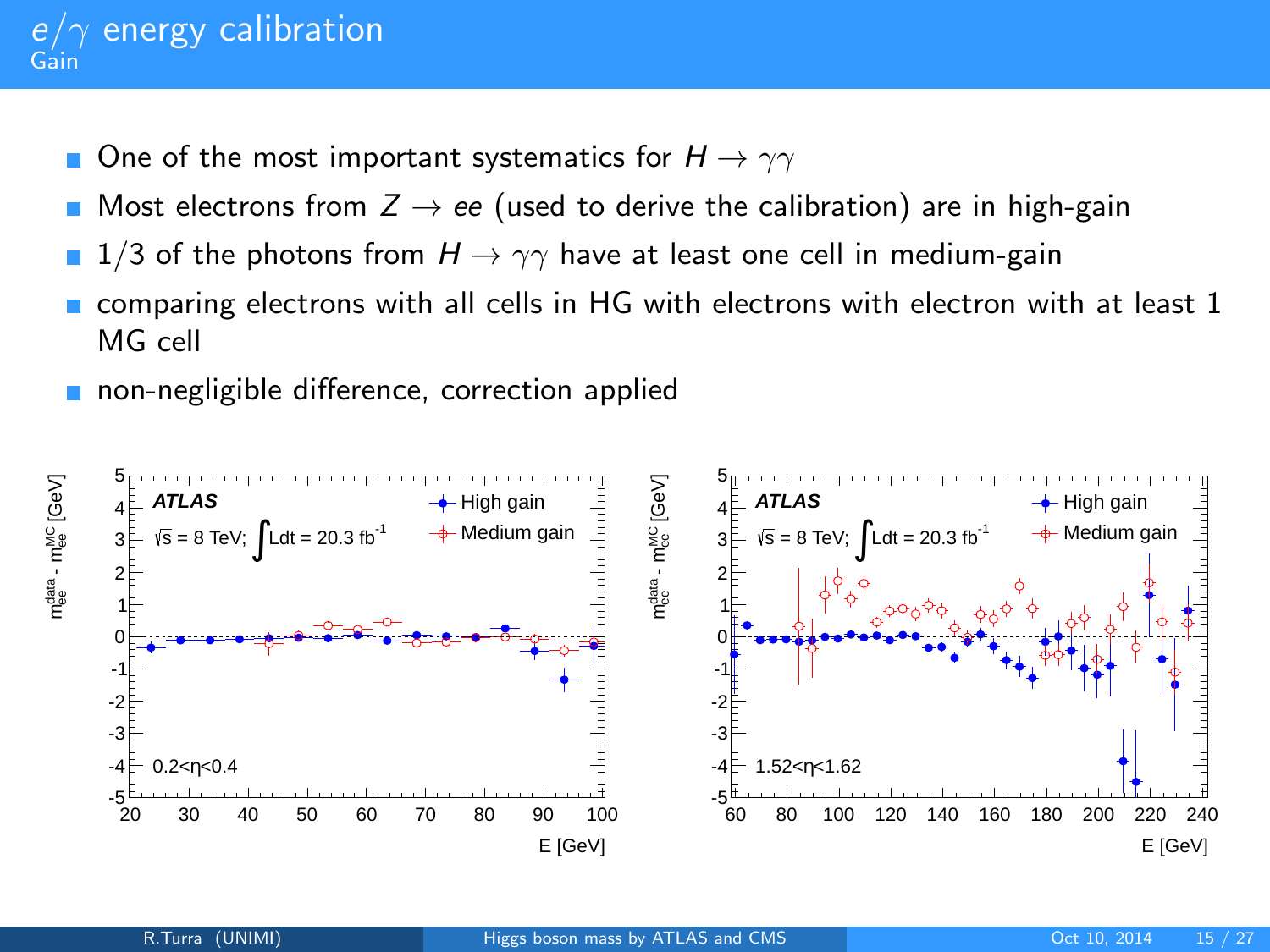### New  $E_1/E_2$  scale

- Using  $Z \rightarrow \mu\mu$  energy loss in calorimeter, comparing data/MC
- muons not sensitive to material  $\rightarrow$  intrinsic layer scale
- correction  $\simeq 2\%$
- systematics  $1 \div 2\%$

#### **New presampler scale**

- Using  $Z \rightarrow ee$ , comparing the presampler energy in data and simulation as a function of the longitudinal shower
- systematics  $< 5\%$

New MVA MC-based calibration (10% improvement on  $m_{\gamma\gamma}$  resolution).

- $\blacksquare$  different for electron / converted / unconverted photons
- **E** energy in the calorimeter, presampler fraction, longitudinal shower-depth,  $|\eta|$  of the cluster and local position of the shower within the second-layer cell corresponding to the cluster centroid. For converted photons the track transverse momenta and the conversion radius.

**Energy scale from**  $Z \rightarrow ee$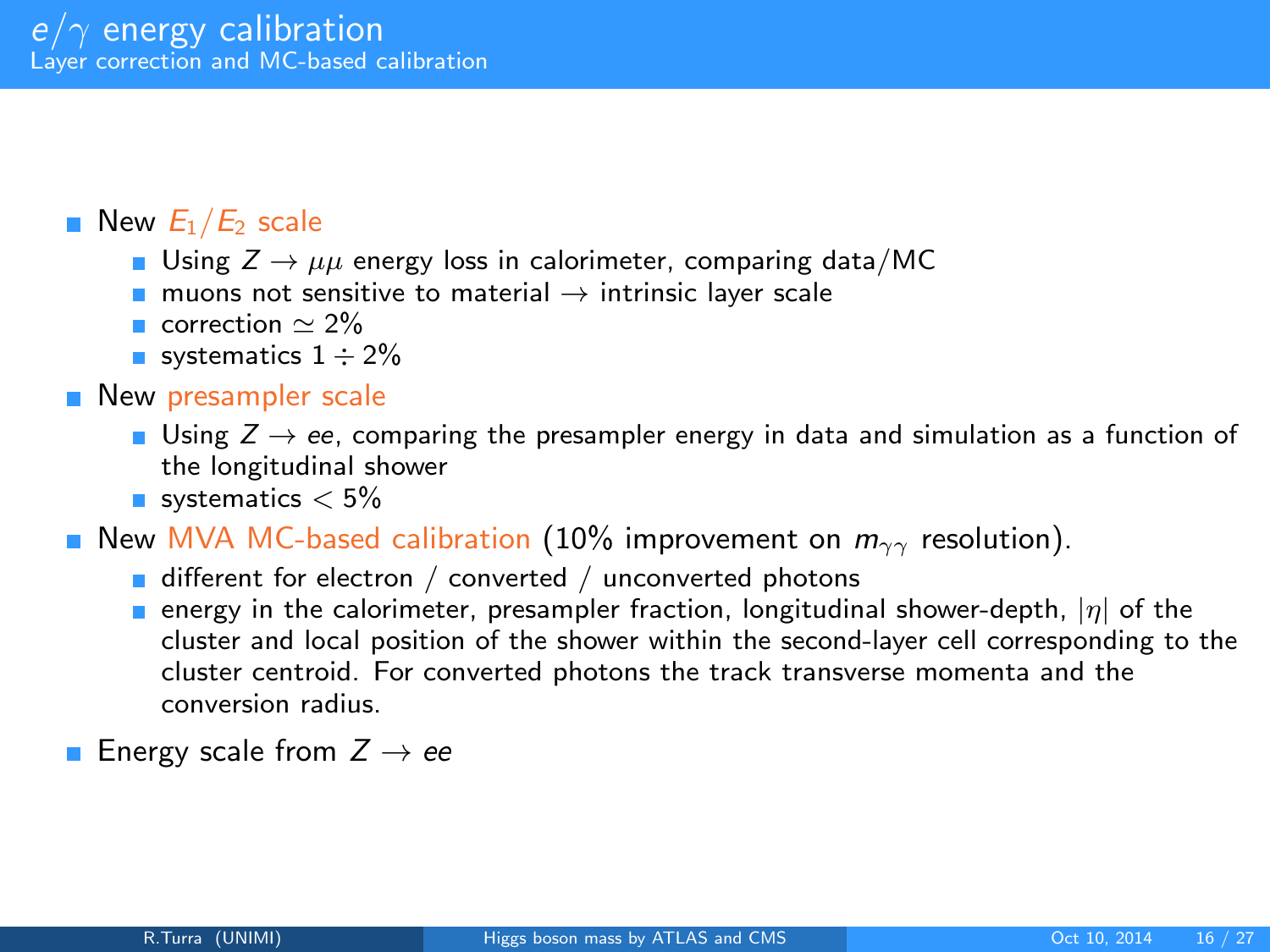# Systematics low  $p_T$  using  $J/\psi$

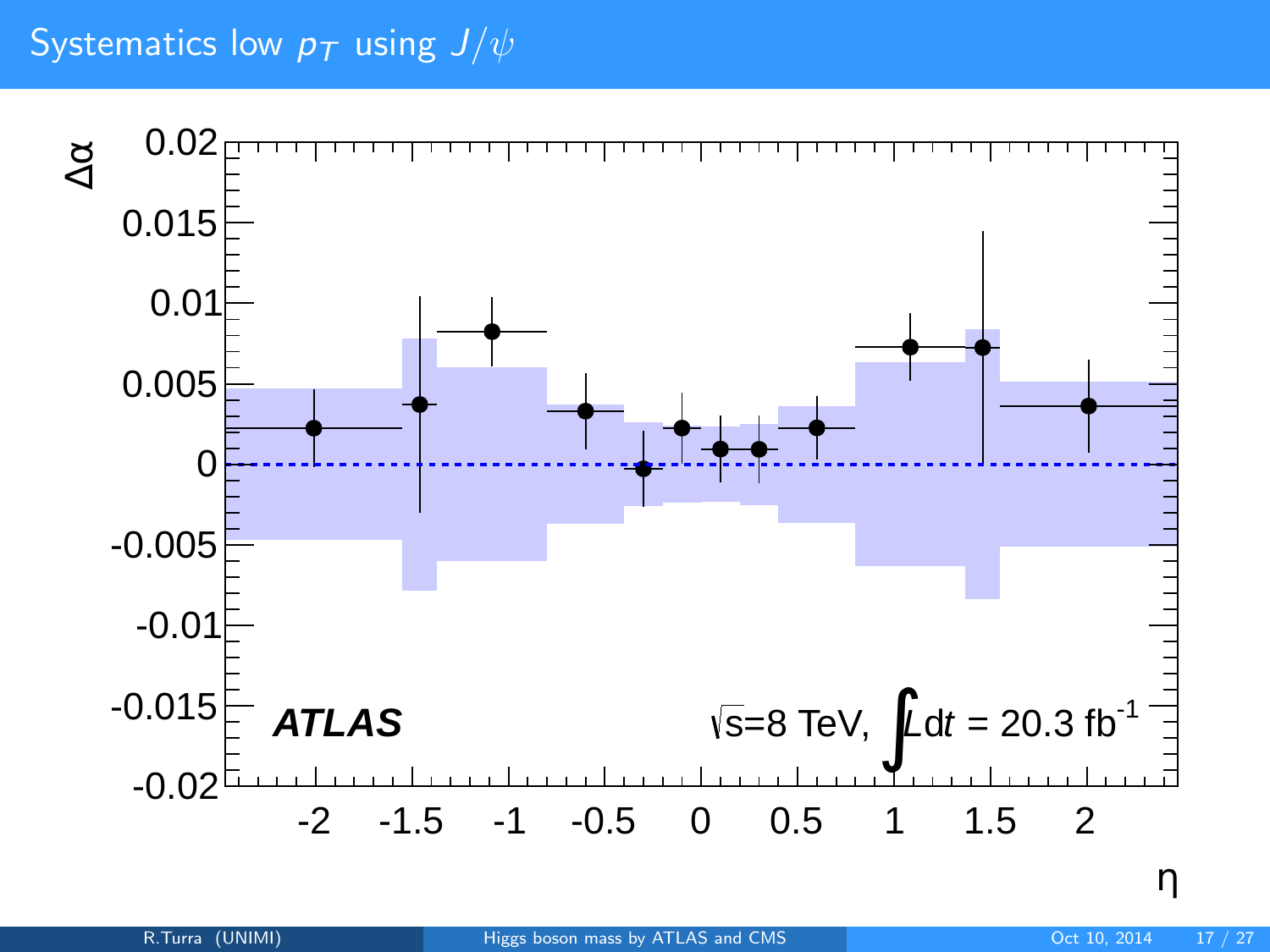## **Material**

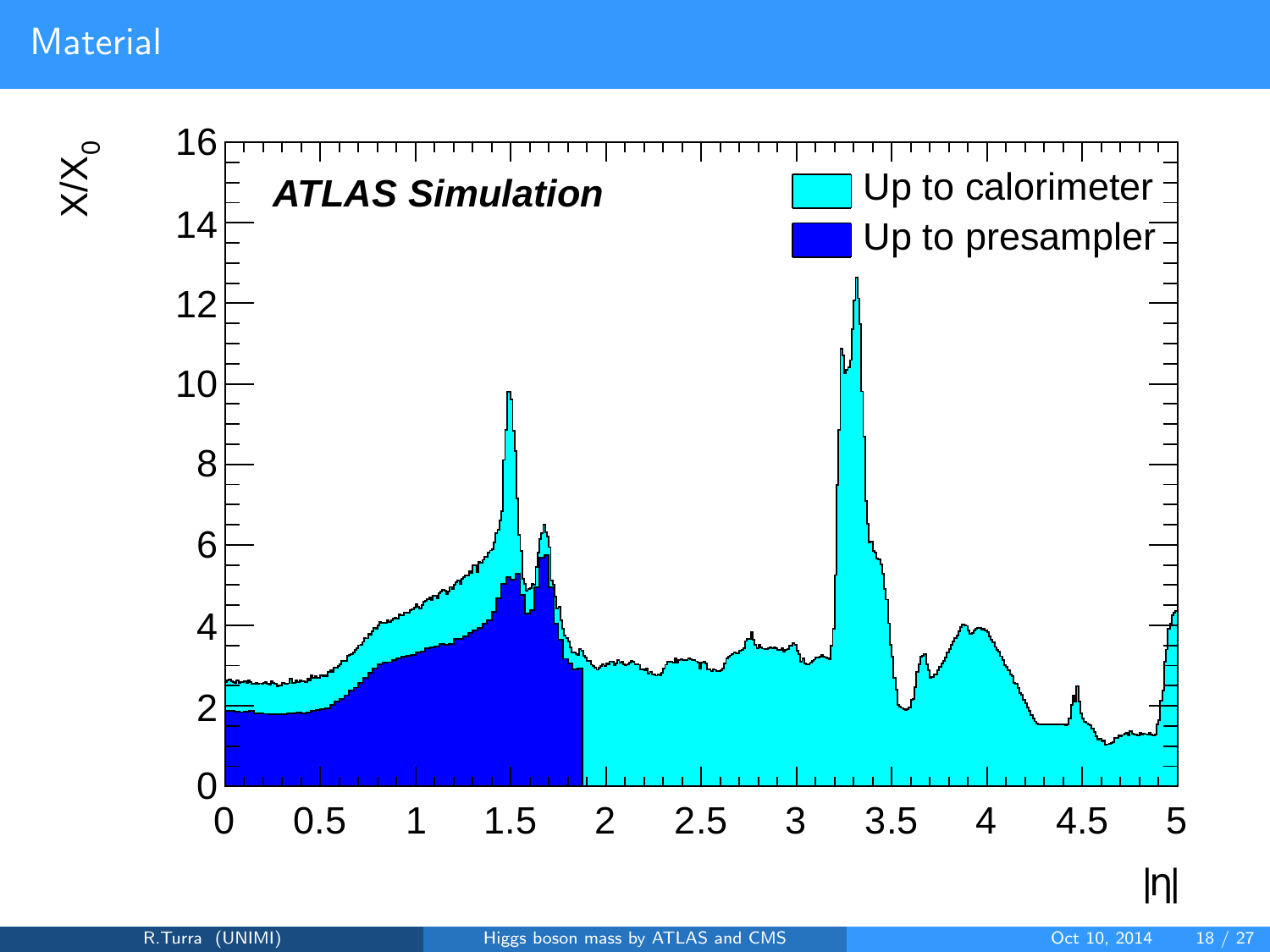- Material investigated with  $E_1/E_2$  using electron / unconverted photons in different regions
- New geometry with better matching between data/simulation
- Decoupling of the material effect in different regions

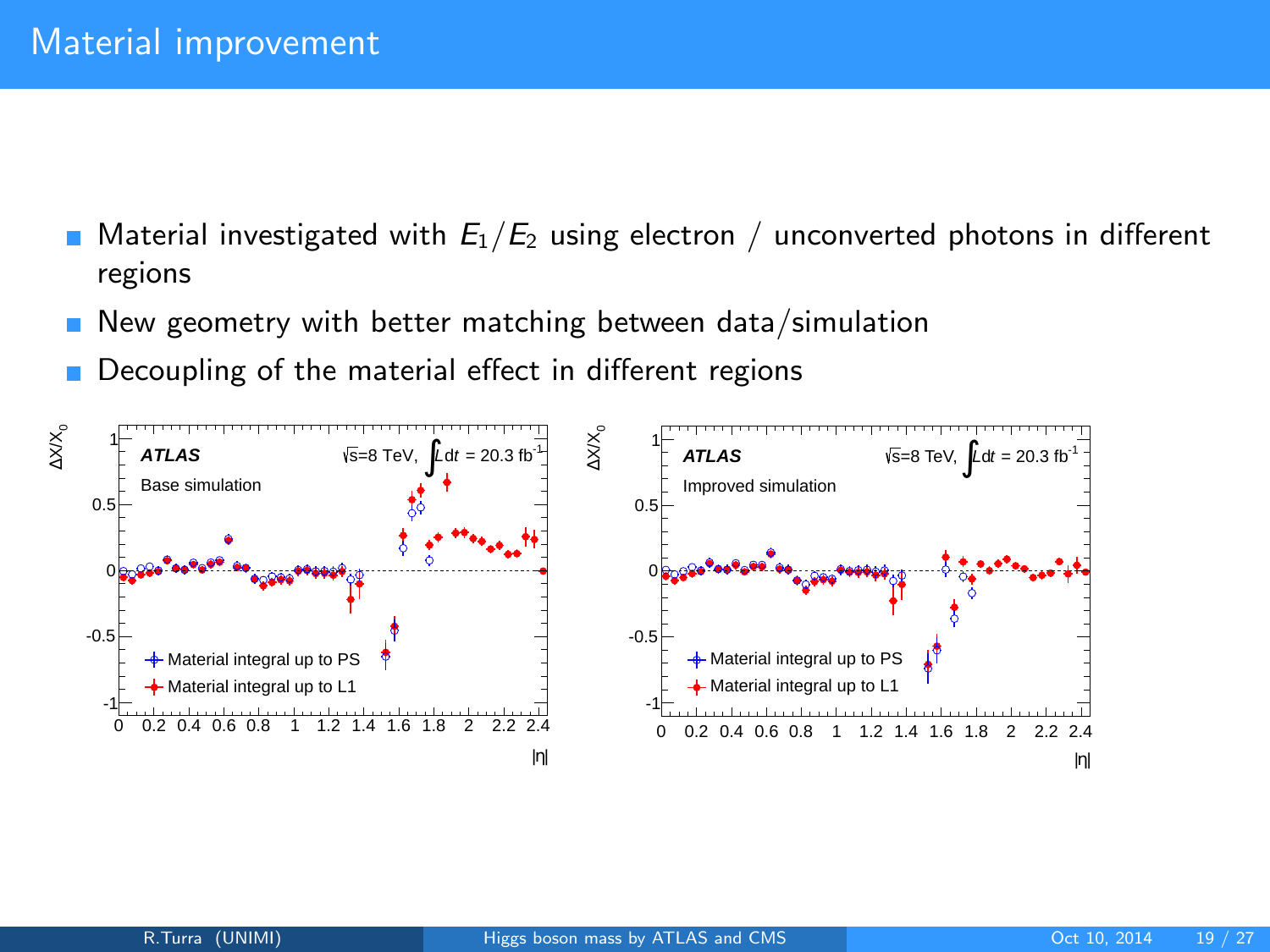|                                    | Unconverted           |                      |                       |                      |            | Converted      |                      |                |                      |            |
|------------------------------------|-----------------------|----------------------|-----------------------|----------------------|------------|----------------|----------------------|----------------|----------------------|------------|
|                                    |                       | Central              | Rest                  |                      | Transition | Central        |                      | Rest           |                      | Transition |
| Class                              | $10W$ $p_{\text{Tt}}$ | high $p_{\text{Tt}}$ | $low$ $p_{\text{Tt}}$ | high $p_{\text{Tt}}$ |            | $low$ $p_{Tt}$ | high $p_{\text{Tt}}$ | $low$ $p_{Tt}$ | high $p_{\text{Tt}}$ |            |
| $Z \rightarrow e^+e^-$ calibration | 0.02                  | 0.03                 | 0.04                  | 0.04                 | 0.11       | 0.02           | 0.02                 | 0.05           | 0.05                 | 0.11       |
| LAr cell nonlinearity              | 0.12                  | 0.19                 | 0.09                  | 0.16                 | 0.39       | 0.09           | 0.19                 | 0.06           | 0.14                 | 0.29       |
| Laver calibration                  | 0.13                  | 0.16                 | 0.11                  | 0.13                 | 0.13       | 0.07           | 0.10                 | 0.05           | 0.07                 | 0.07       |
| ID material                        | 0.06                  | 0.06                 | 0.08                  | 0.08                 | 0.10       | 0.05           | 0.05                 | 0.06           | 0.06                 | 0.06       |
| Other material                     | 0.07                  | 0.08                 | 0.14                  | 0.15                 | 0.35       | 0.04           | 0.04                 | 0.07           | 0.08                 | 0.20       |
| Conversion reconstruction          | 0.02                  | 0.02                 | 0.03                  | 0.03                 | 0.05       | 0.03           | 0.02                 | 0.05           | 0.04                 | 0.06       |
| Lateral shower shape               | 0.04                  | 0.04                 | 0.07                  | 0.07                 | 0.06       | 0.09           | 0.09                 | 0.18           | 0.19                 | 0.16       |
| Background modeling                | 0.10                  | 0.06                 | 0.05                  | 0.11                 | 0.16       | 0.13           | 0.06                 | 0.14           | 0.18                 | 0.20       |
| Vertex measurement                 | 0.03                  |                      |                       |                      |            |                |                      |                |                      |            |
| Total                              | 0.23                  | 0.28                 | 0.24                  | 0.30                 | 0.59       | 0.21           | 0.25                 | 0.27           | 0.33                 | 0.47       |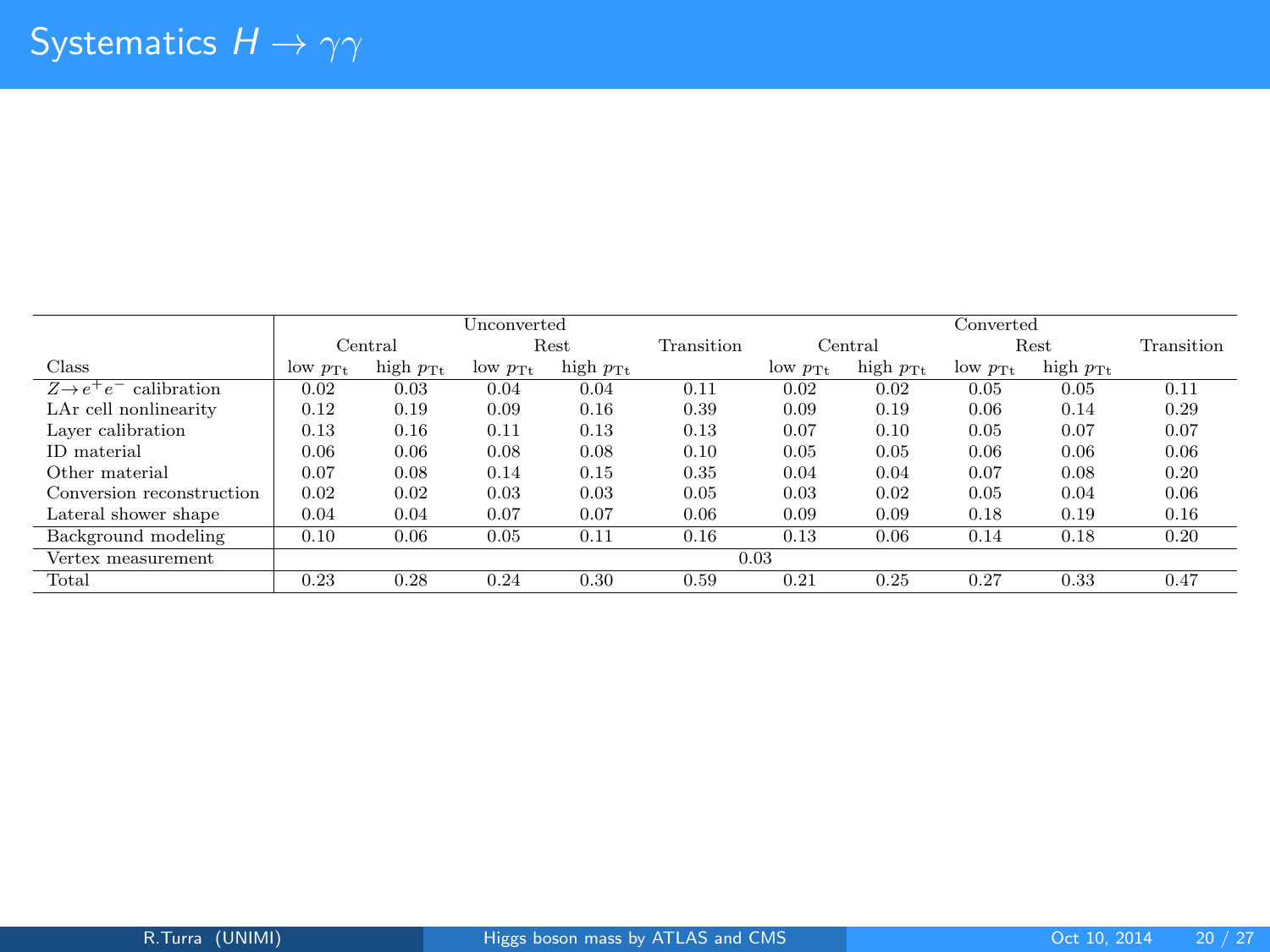| Systematic                                                                       | Uncertainty on $m_H$ [MeV] |
|----------------------------------------------------------------------------------|----------------------------|
| LAr syst on material before presampler (barrel)                                  | 70                         |
| LAr syst on material after presampler (barrel)                                   | 20                         |
| LAr cell nonlinearity (layer 2)                                                  | 60                         |
| LAr cell nonlinearity (layer $1$ )                                               | 30                         |
| LAr layer calibration (barrel)                                                   | 50                         |
| Lateral shower shape (conv)                                                      | 50                         |
| Lateral shower shape (unconv)                                                    | 40                         |
| Presampler energy scale (barrel)                                                 | 20                         |
| ID material model ( $ \eta $ < 1.1)                                              | 50                         |
| $H \rightarrow \gamma\gamma$ background model (unconv rest low $p_{\text{Tt}}$ ) | 40                         |
| $Z \rightarrow ee$ calibration                                                   | 50                         |
| Primary vertex effect on mass scale                                              | 20                         |
| Muon momentum scale                                                              | 10                         |
| Remaining systematic uncertainties                                               | 70                         |
| Total                                                                            | 180                        |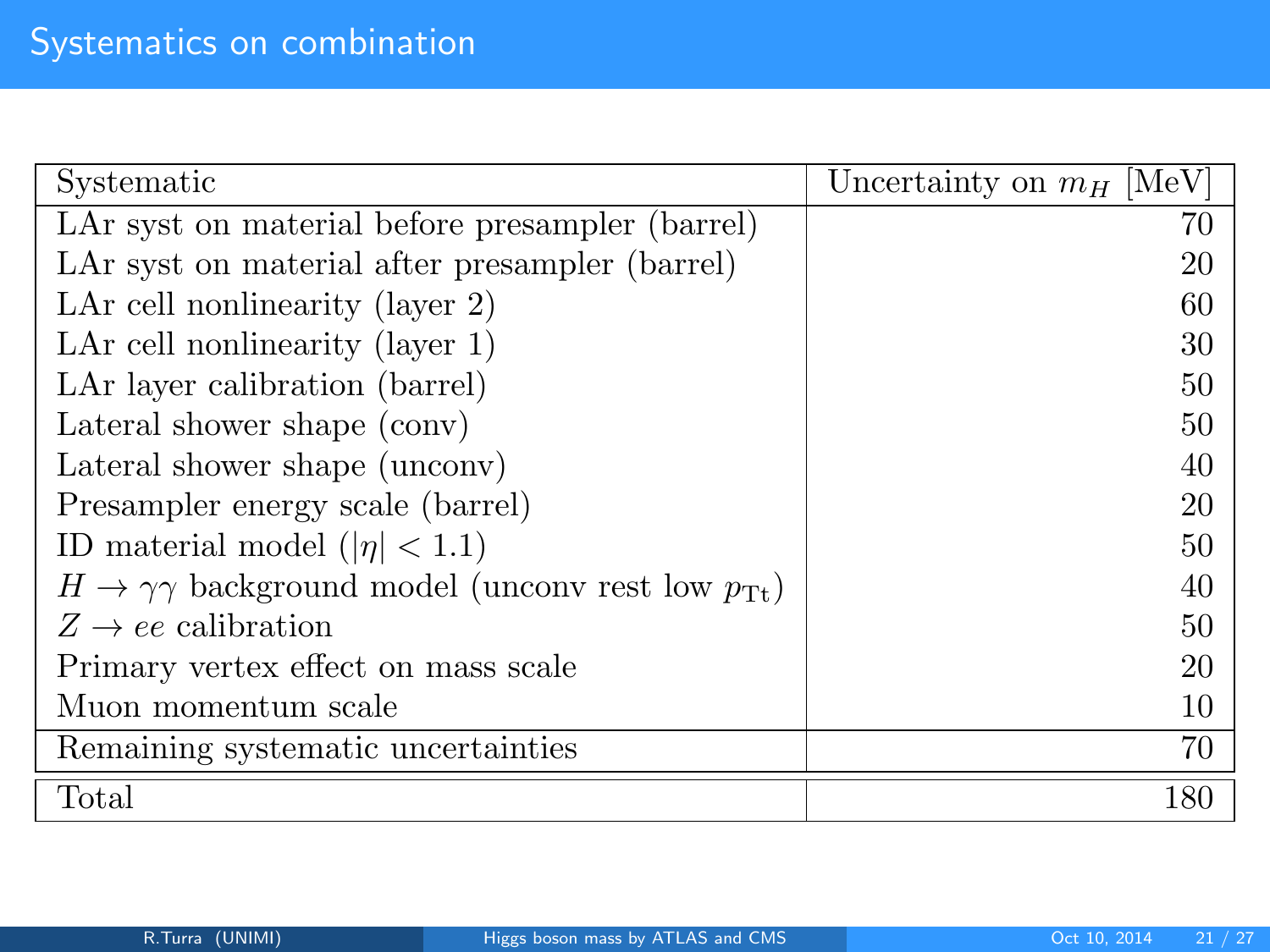#### $1\sigma$  effect and pull

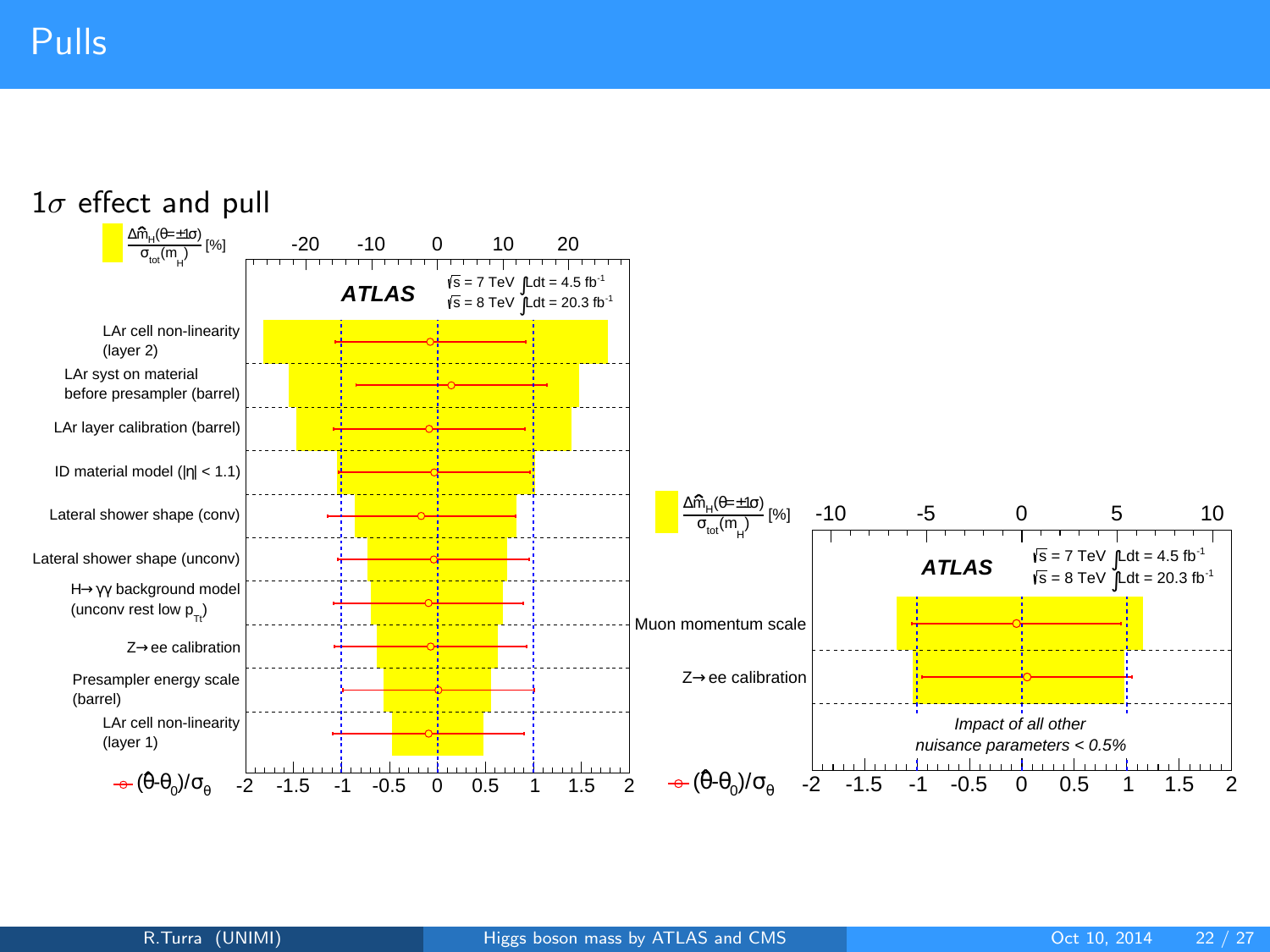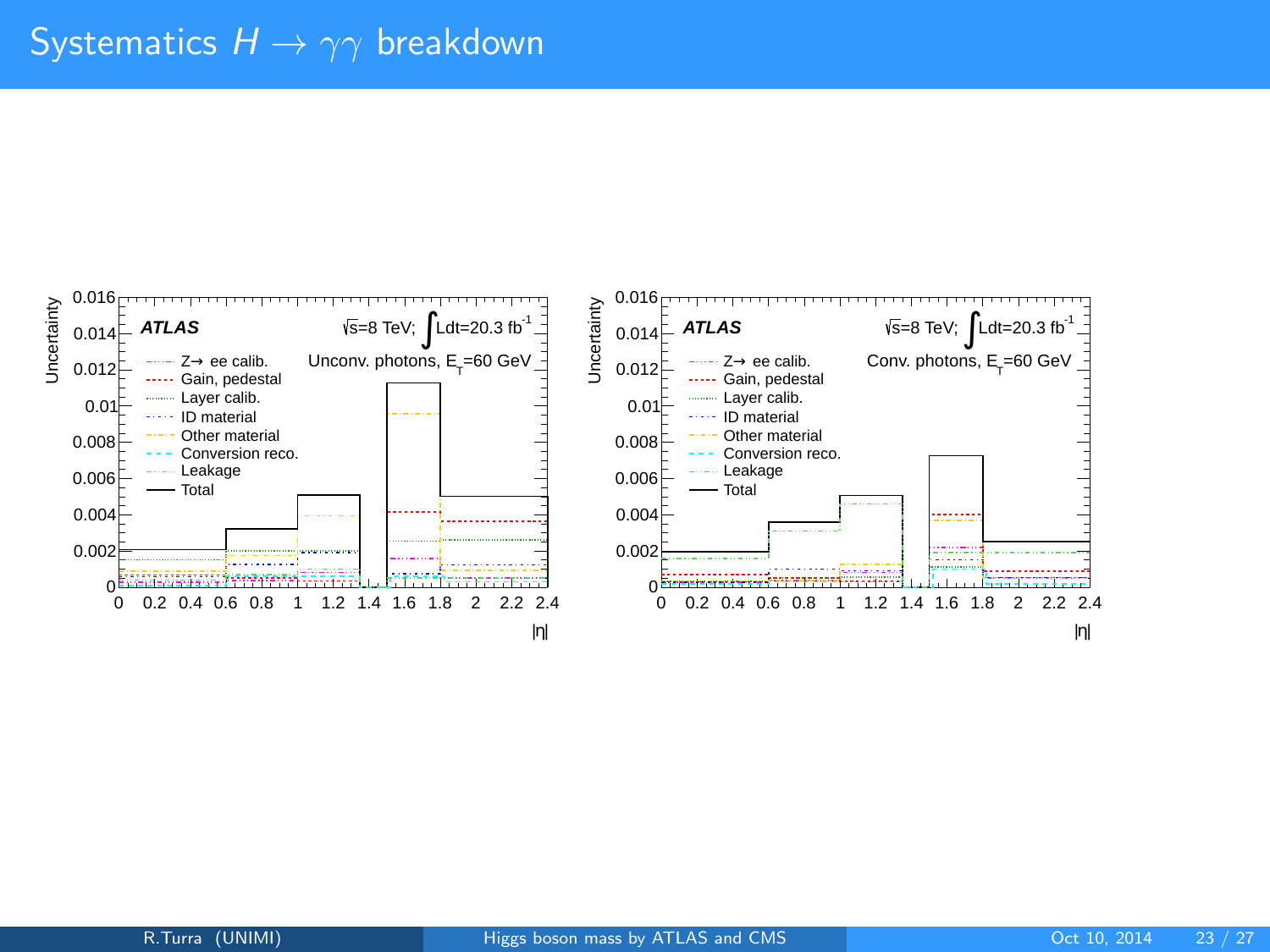- **From the changes in the calibration procedure an average shift of about -0.45 GeV is** expected
- An expected statistical spread of about 0.35 GeV from fluctuations in the measured masses of individual events
- $\blacksquare$  The average shift between the old and new calibrations is estimated from the distribution of the mass difference of the common events in the mass sidebands outside the signal region.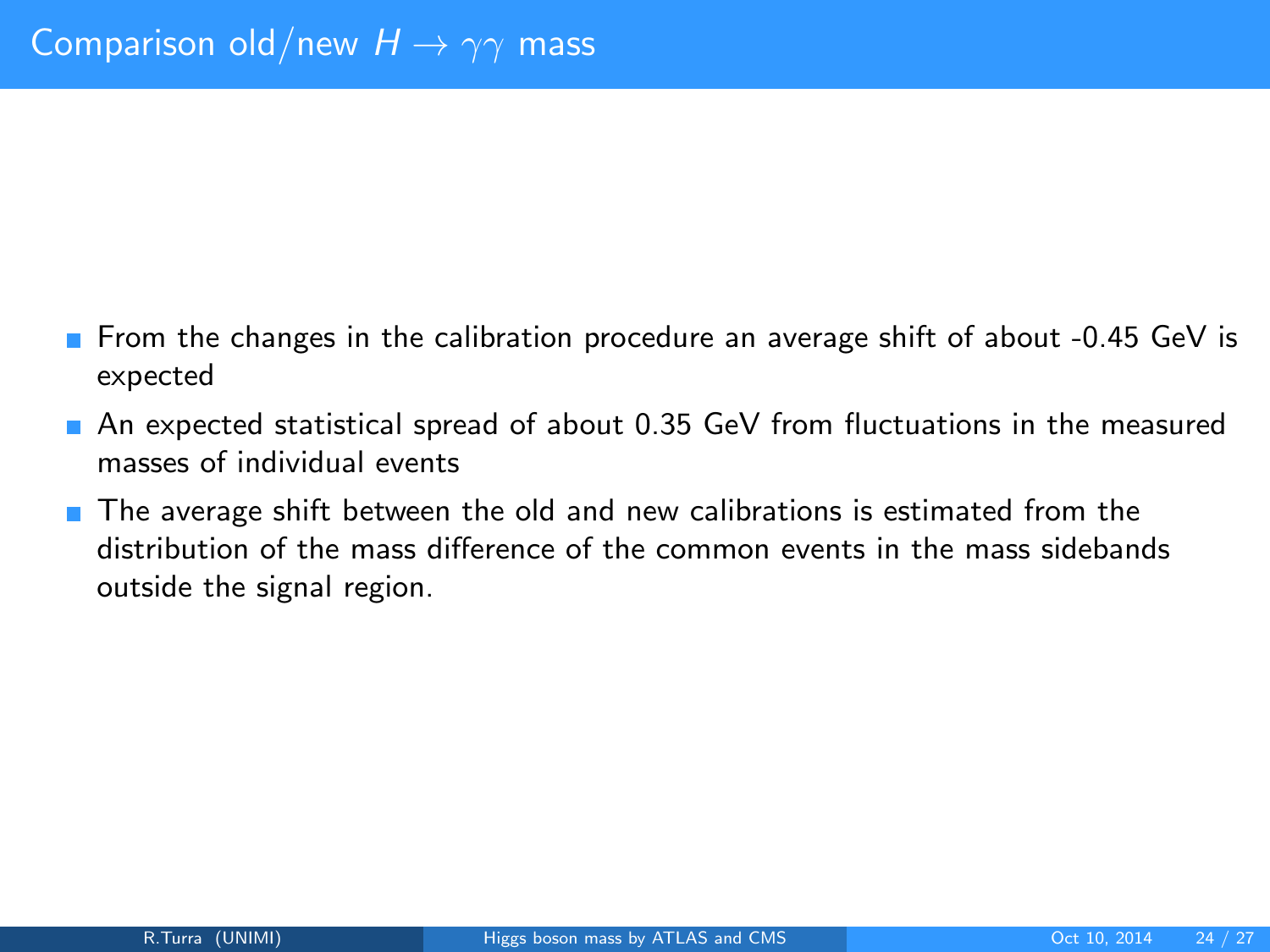## Scale factors and smearing constant term

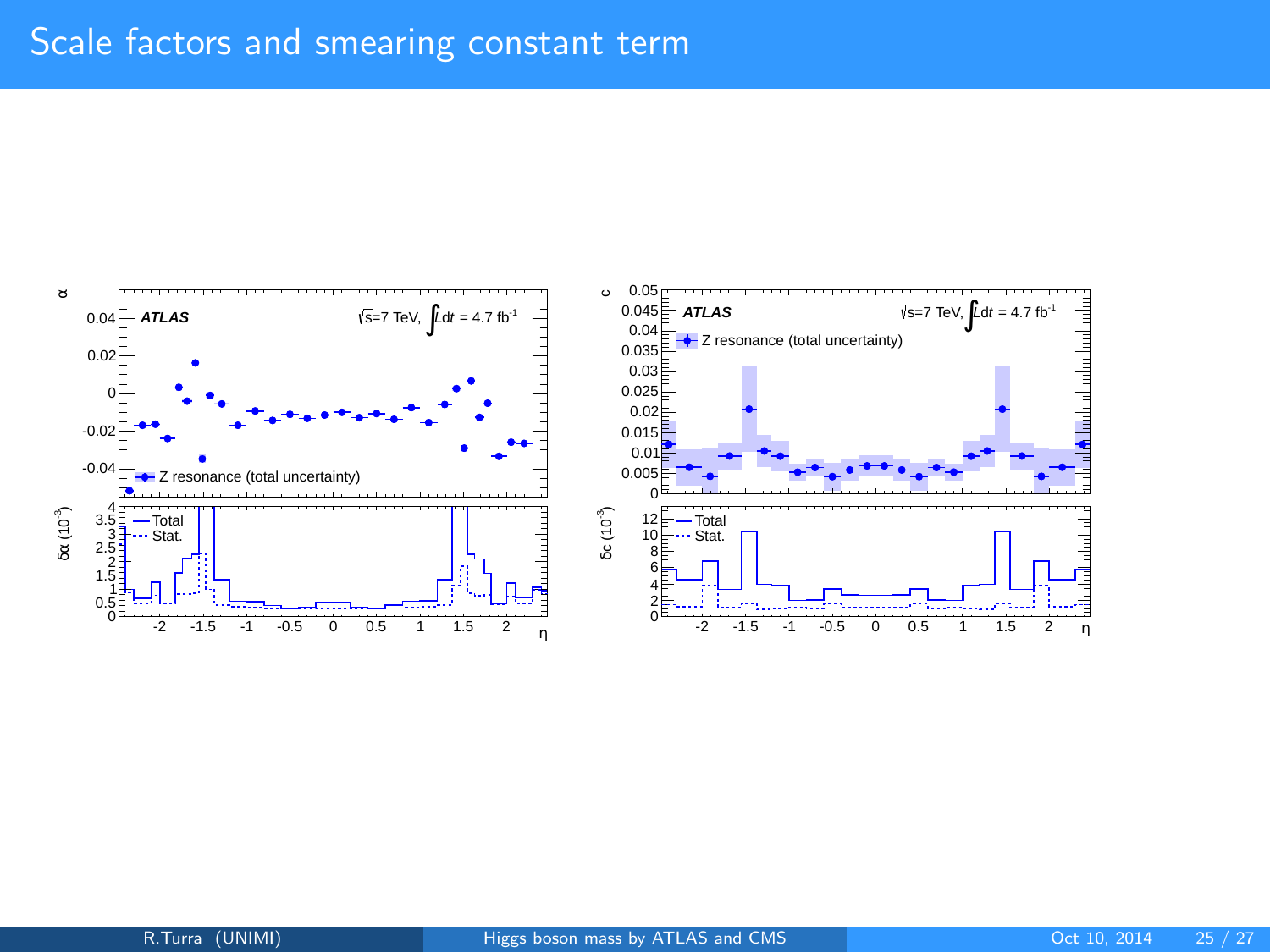